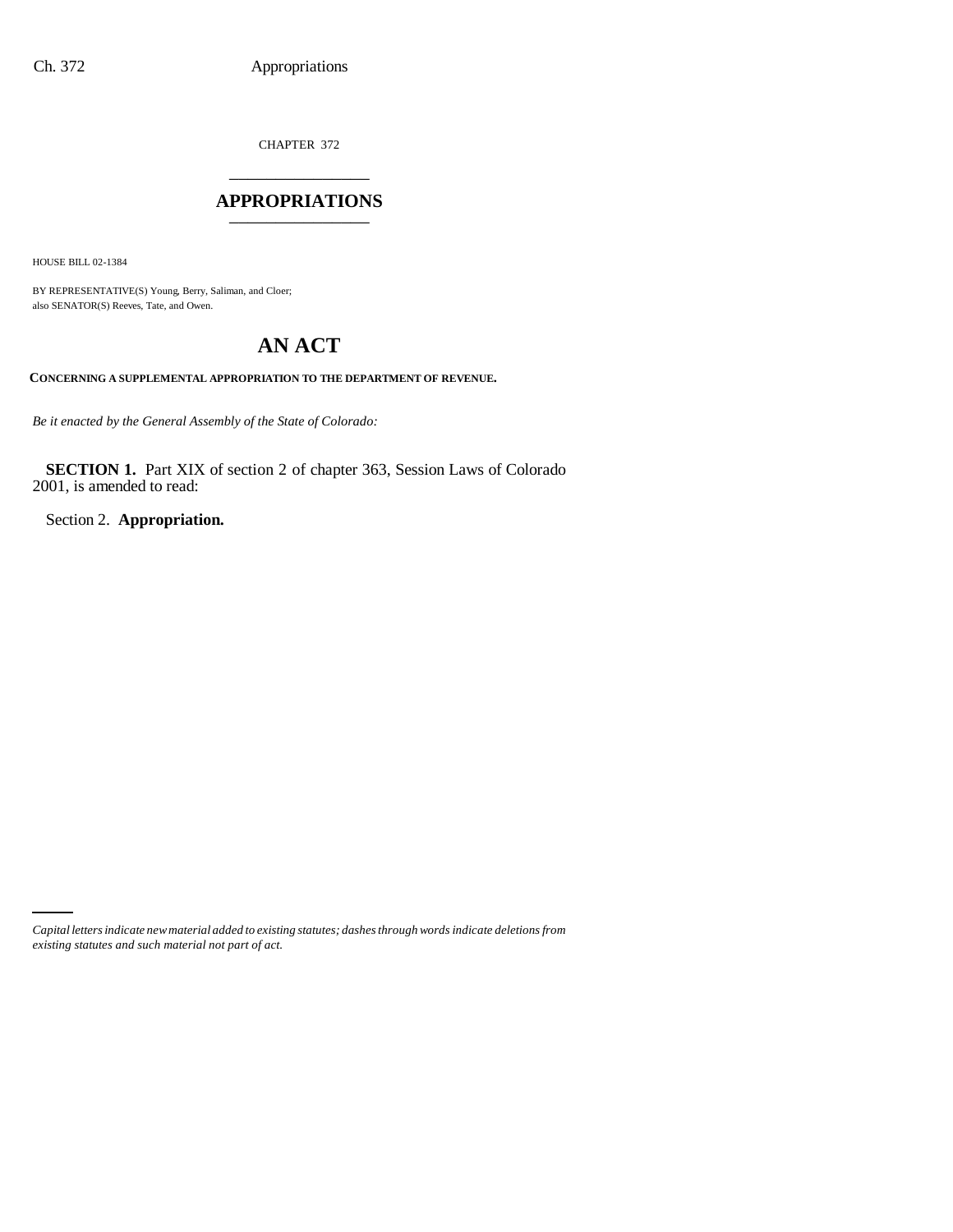|                                                |                                      |              |                               |                                                | APPROPRIATION FROM   |                                              |                                |
|------------------------------------------------|--------------------------------------|--------------|-------------------------------|------------------------------------------------|----------------------|----------------------------------------------|--------------------------------|
|                                                | <b>ITEM &amp;</b><br><b>SUBTOTAL</b> | <b>TOTAL</b> | <b>GENERAL</b><br><b>FUND</b> | <b>GENERAL</b><br><b>FUND</b><br><b>EXEMPT</b> | CASH<br><b>FUNDS</b> | <b>CASH</b><br><b>FUNDS</b><br><b>EXEMPT</b> | <b>FEDERAL</b><br><b>FUNDS</b> |
|                                                | \$                                   | \$           | \$                            | \$                                             | \$                   | \$                                           | \$                             |
|                                                |                                      |              |                               | <b>PART XIX</b>                                |                      |                                              |                                |
|                                                |                                      |              |                               | DEPARTMENT OF REVENUE                          |                      |                                              |                                |
| (1) EXECUTIVE DIRECTOR'S OFFICE <sup>231</sup> |                                      |              |                               |                                                |                      |                                              |                                |
| <b>Personal Services</b>                       | 2,533,536                            |              | 1,430,250                     |                                                | 337,423 <sup>a</sup> | $765,863$ <sup>b</sup>                       |                                |
|                                                | 2,462,493                            |              | 981,608                       |                                                |                      | $1,143,462^b$                                |                                |
|                                                | $(42.0$ FTE)                         |              |                               |                                                |                      |                                              |                                |
|                                                | $(40.5$ FTE)                         |              |                               |                                                |                      |                                              |                                |
| Health, Life, and Dental                       | 2,986,969                            |              | 2,086,699                     |                                                | 84,929 <sup>e</sup>  | $815,341$ <sup>d</sup>                       |                                |
|                                                | 2,908,470                            |              | 2,044,126                     |                                                | $83,196^{\circ}$     | 781,148 <sup>d</sup>                         |                                |
| Short-term Disability                          | 37,597                               |              | 26,605                        |                                                | 1.189 <sup>c</sup>   | $9,803^d$                                    |                                |
| Salary Survey and Senior                       |                                      |              |                               |                                                |                      |                                              |                                |
| <b>Executive Service</b>                       | 2,921,864                            |              | 1,981,668                     |                                                | $110,401^{\circ}$    | $829,795$ <sup>d</sup>                       |                                |
| Anniversary Increases                          | 724,326                              |              | 534,879                       |                                                | 20.874c              | $168,573$ <sup>d</sup>                       |                                |
| Shift Differential                             | 167,342                              |              | 49,862                        |                                                |                      | $117,480$ <sup>d</sup>                       |                                |
| Workers' Compensation                          | 396,820                              |              | 288,010                       |                                                | $10.704^{\circ}$     | $98,106$ <sup>d</sup>                        |                                |
|                                                | 376,736                              |              | 274,131                       |                                                | 9.227c               | 93,378 <sup>d</sup>                          |                                |
| <b>Operating Expenses</b>                      | 638,755                              |              | 475,851                       |                                                | $41,464^{\circ}$     | $121,440$ <sup>d</sup>                       |                                |
|                                                | 659,155                              |              |                               |                                                |                      | $141,840$ <sup>d</sup>                       |                                |
| Legal Services for $9,523$                     |                                      |              |                               |                                                |                      |                                              |                                |
| 9,223 hours                                    | 556,429                              |              | 434,719                       |                                                | 114,990 <sup>c</sup> | $6,720$ <sup>d</sup>                         |                                |
|                                                | 538,900                              |              | 417,190                       |                                                |                      |                                              |                                |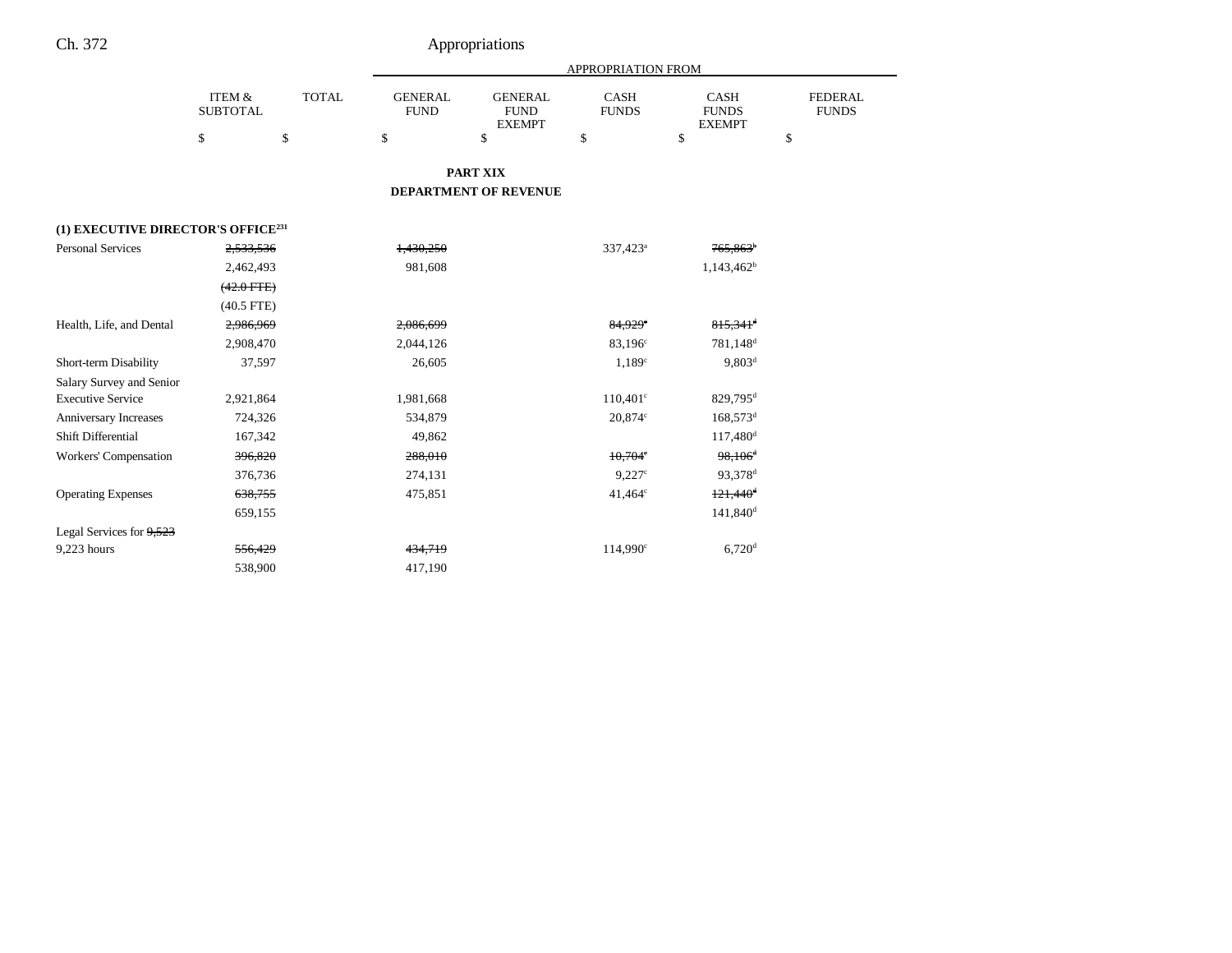| <b>ADMINISTRATIVE LAW</b>        |           |            |                       |                        |
|----------------------------------|-----------|------------|-----------------------|------------------------|
| <b>JUDGE SERVICES FOR 3</b>      |           |            |                       |                        |
| <b>HOURS</b>                     | 342       | 342        |                       |                        |
| Payment to Risk                  |           |            |                       |                        |
| Management and Property          |           |            |                       |                        |
| Funds                            | 233,103   | 169,185    | $6,288^{\circ}$       | $57,630$ <sup>d</sup>  |
|                                  | 107,945   | 78,346     | 2.912 <sup>c</sup>    | $26,687$ <sup>d</sup>  |
| Vehicle Lease Payments           | 424,526   | 235,805    | $65,067$ <sup>c</sup> | $123,654$ <sup>d</sup> |
|                                  | 373,229   | 207,311    | $57,205^{\circ}$      | $108,713^d$            |
| <b>Leased Space</b>              | 1,792,109 | 1,754,058  | $20,802^{\circ}$      | $17,249$ <sup>d</sup>  |
|                                  | 1,765,409 | 1,723,888  |                       | $20,719$ <sup>d</sup>  |
| Capitol Complex Leased           |           |            |                       |                        |
| Space                            | 1,299,295 | 1,051,955  | 43,885 <sup>e</sup>   | $203,455$ <sup>d</sup> |
|                                  | 1,340,785 | 1,088,096  | $45,006^{\circ}$      | $207,683$ <sup>d</sup> |
| Lease Purchase -- 1881           |           |            |                       |                        |
| <b>Pierce Street</b>             | 794,930   |            | $127,132^{\circ}$     | 667,798 <sup>d</sup>   |
| <b>Utilities</b>                 | 147,589   | 83,833     |                       | $63,756$ <sup>d</sup>  |
| <b>ADP</b> Capital Outlay        | 356,848   |            |                       | $356,848$ <sup>d</sup> |
|                                  | 73,114    |            |                       | $73,114$ <sup>d</sup>  |
| <b>Information Technology</b>    |           |            |                       |                        |
| Asset Maintenance <sup>232</sup> | 413,656   | 339,068    | $8,185^\circ$         | $66,403$ <sup>d</sup>  |
|                                  | 74,588    |            |                       |                        |
|                                  |           | 16,425,694 |                       |                        |
|                                  |           | 15,474,814 |                       |                        |
|                                  |           |            |                       |                        |

<sup>a</sup> Of this amount, \$215,473(T) shall be from the State Lottery Fund for indirect cost recoveries, \$75,975 shall be from the Auto Dealers License Fund for indirect cost recoveries, \$45,416 shall be from the Liquor Enforcement Cash Fund for indirect cost recoveries, and \$559 shall be from various sources of cash funds.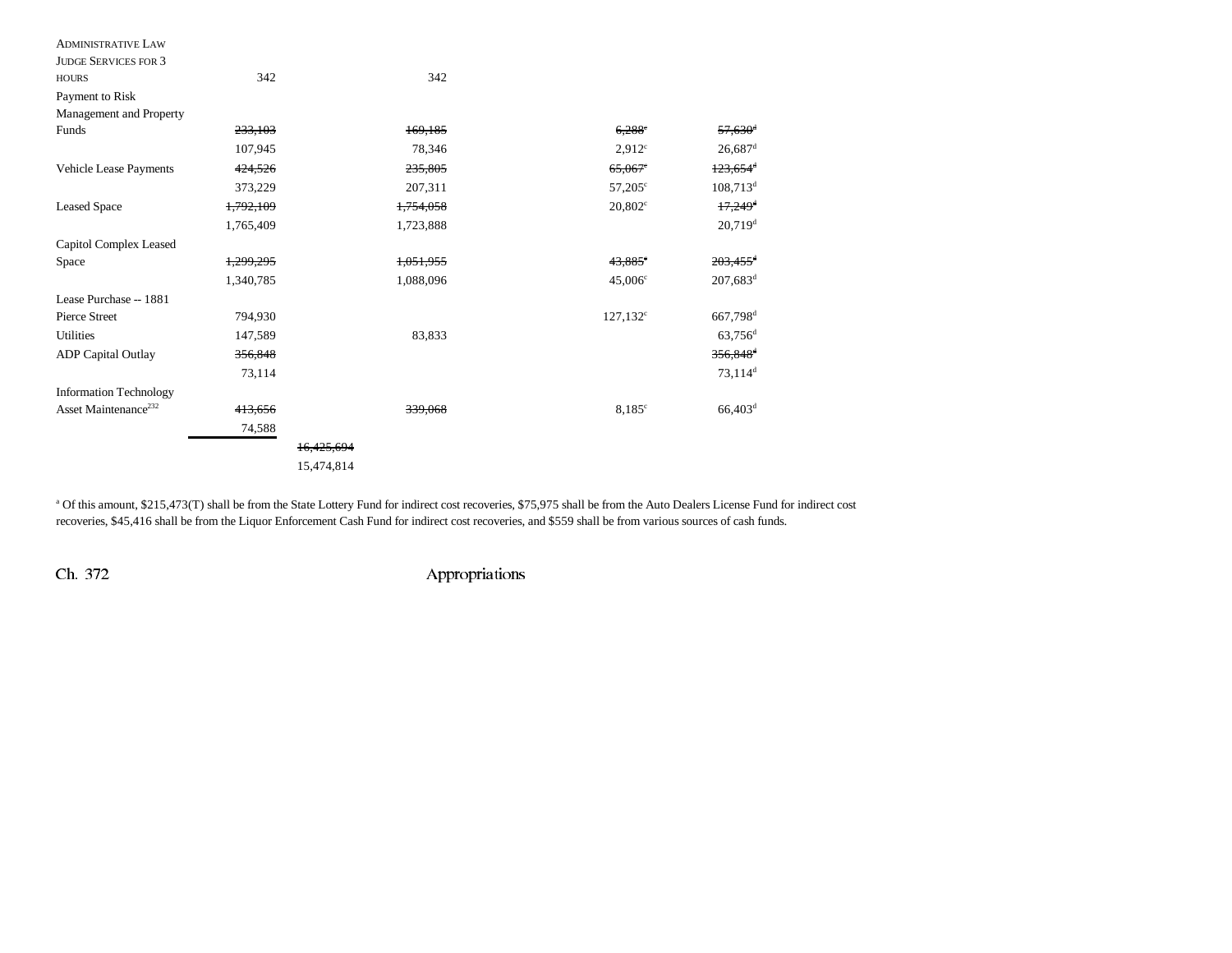|          |              |                | APPROPRIATION FROM           |              |                               |                |
|----------|--------------|----------------|------------------------------|--------------|-------------------------------|----------------|
| ITEM &   | <b>TOTAL</b> | <b>GENERAL</b> | <b>GENERAL</b>               | <b>CASH</b>  | <b>CASH</b>                   | <b>FEDERAL</b> |
| SUBTOTAL |              | <b>FUND</b>    | <b>FUND</b><br><b>EXEMPT</b> | <b>FUNDS</b> | <b>FUNDS</b><br><b>EXEMPT</b> | <b>FUNDS</b>   |
|          |              |                |                              |              |                               |                |

**b Of this amount, \$379,522 SHALL BE FROM THE HIGHWAY USERS TAX FUND FOR INDIRECT COST RECOVERIES FOR THE PORTS OF ENTRY IN THE MOTOR CARRIER SERVICES** DIVISION, \$369,621 shall be from the Drivers License Revocation Account for indirect cost recoveries, \$210,983 shall be from the Distributive Data Processing Account for indirect cost recoveries, \$133,151(T) shall be from the Limited Gaming Fund for indirect cost recoveries, \$47,107 shall be from the Automotive Inspection and Readjustment Account for indirect cost recoveries, \$1,923 shall be from the Highway Users Tax Fund for the Ports of Entry in the Motor Carrier Services Division, and \$3,078 shall be from various sources of cash funds exempt.

<sup>c</sup> Of these amounts, \$112,305 shall be from the Auto Dealers License Fund, \$75,704 shall be from the Liquor Enforcement Cash Fund, and \$467,901 \$454,574 shall be from various sources of cash funds.

<sup>d</sup> Of these amounts, \$<del>1,126,657</del> \$1,106,196 shall be from the Highway Users Tax Fund for the Ports of Entry in the Motor Carrier Services Division, \$880,281 \$611,930 shall be from the Distributive Data Processing Account, \$205,883(T) shall be from the Limited Gaming Fund, \$79,475 shall be from the Automotive Inspection and Readjustment Account, \$55,912(T) shall be from the State Lottery Fund, and \$1,375,843 \$1,324,214 shall be from various sources of exempt cash funds.

#### **(2) INFORMATION TECHNOLOGY DIVISION233, 234,**

**235**

| (A) Systems Support       |                |           |                       |                      |
|---------------------------|----------------|-----------|-----------------------|----------------------|
| Personal Services         | 5,327,717      | 4,303,213 | $337.046^a$           | 687,458 <sup>b</sup> |
|                           | $(87.2$ FTE)   |           |                       |                      |
| <b>Operating Expenses</b> | 580.416        | 580.416   |                       |                      |
| Persistent Drunk Driving  |                |           |                       |                      |
| Programming               | 50,000         |           | $50.000$ <sup>c</sup> |                      |
| Colorado Tax Application  |                |           |                       |                      |
| <b>Project Manager</b>    | 95,458         | 95,458    |                       |                      |
|                           | $(1.0$ FTE $)$ |           |                       |                      |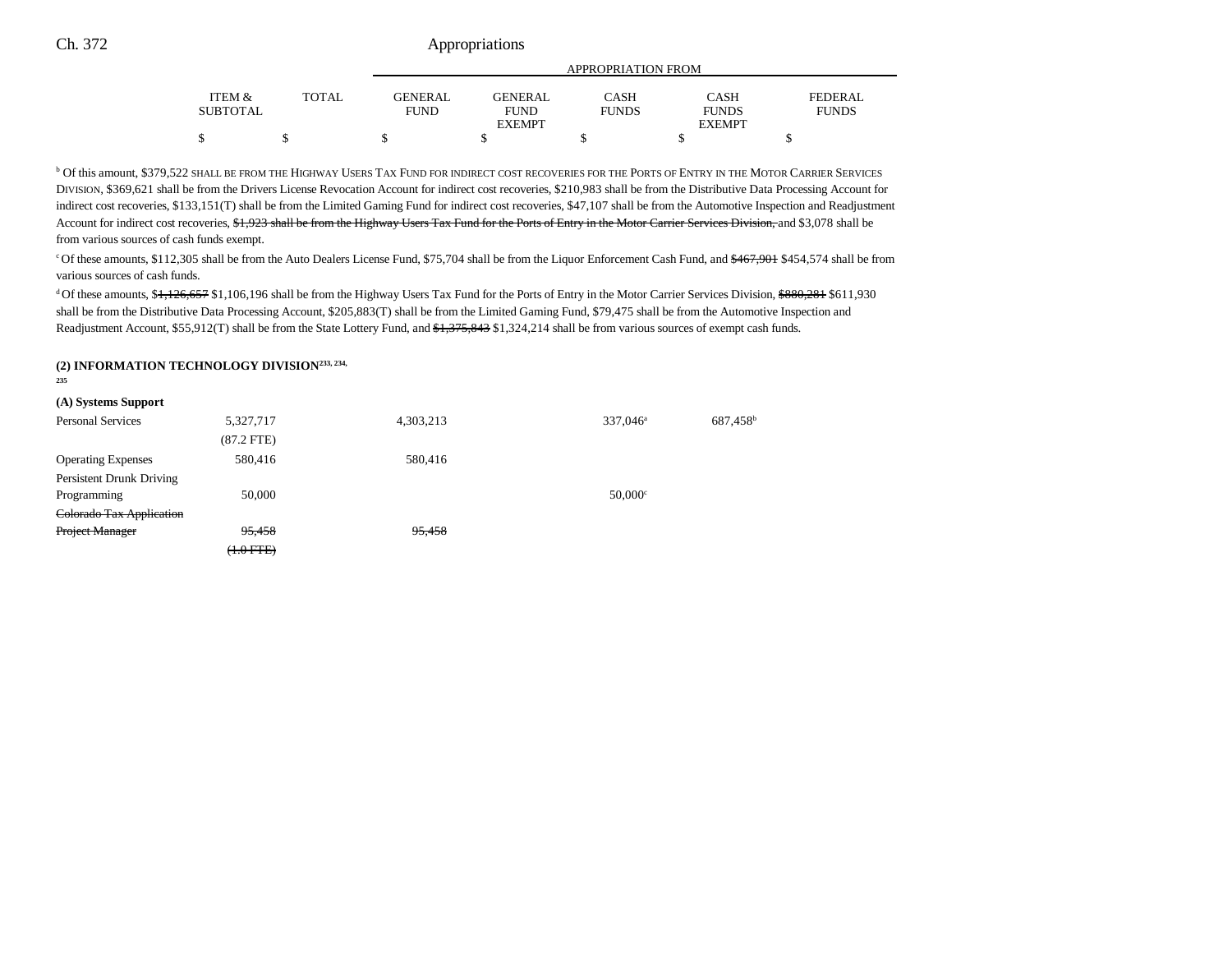| Programming Costs for      |                |           |                     |
|----------------------------|----------------|-----------|---------------------|
| 2001 Session               |                |           |                     |
| Legislation <sup>236</sup> | 250,000        | 172,283   | 77,717 <sup>d</sup> |
|                            | 126,697        | 126,697   |                     |
|                            | $(3.2$ FTE)    |           |                     |
|                            | $(1.7$ FTE $)$ |           |                     |
| Purchase of Services from  |                |           |                     |
| <b>Computer Center</b>     | 2,634,909      | 2,634,909 |                     |
|                            | 3,200,916      | 3,200,916 |                     |
|                            | 8,938,500      |           |                     |
|                            | 9,285,746      |           |                     |
|                            |                |           |                     |

a Of this amount, \$144,935 shall be from the Auto Dealers License Fund for indirect cost recoveries, \$65,478 shall be from the Liquor Enforcement Cash Fund for indirect cost recoveries, \$64,612(T) shall be from the Lottery Fund for indirect cost recoveries, \$50,125 shall be from the Trade Name Registration Fund for indirect cost recoveries, \$6,700 shall be from the Aviation Fund for indirect cost recoveries, and \$5,196 shall be from the Waste Tire Disposal Fund for indirect cost recoveries.

b Of this amount, \$365,228 shall be from the Distributive Data Processing Account for indirect cost recoveries, \$113,443 shall be from the Drivers License Revocation Account for indirect cost recoveries, \$80,093 shall be from the Automobile Inspection and Readjustment Account for indirect cost recoveries, \$78,185(T) shall be from the Limited Gaming Fund for indirect cost recoveries, \$44,692 shall be from the Outstanding Judgements and Warrants Account for indirect cost recoveries, and \$5,817 shall be from the Debt Collection Account for indirect cost recoveries.

c This amount shall be from the Persistent Drunk Driver Cash Fund.

d This amount shall be from various sources of exempt cash funds.

#### **(B) Distributive Data Processing**

| <b>Personal Services</b> | <del>2,003,337</del> | $2,282^{\rm a}$ | $2,001,055^{\circ}$ |
|--------------------------|----------------------|-----------------|---------------------|
|                          | 1,852,738            |                 | $1,850,456^{\circ}$ |
|                          | $(31.5 \text{ FFE})$ |                 |                     |
|                          | $(31.0$ FTE)         |                 |                     |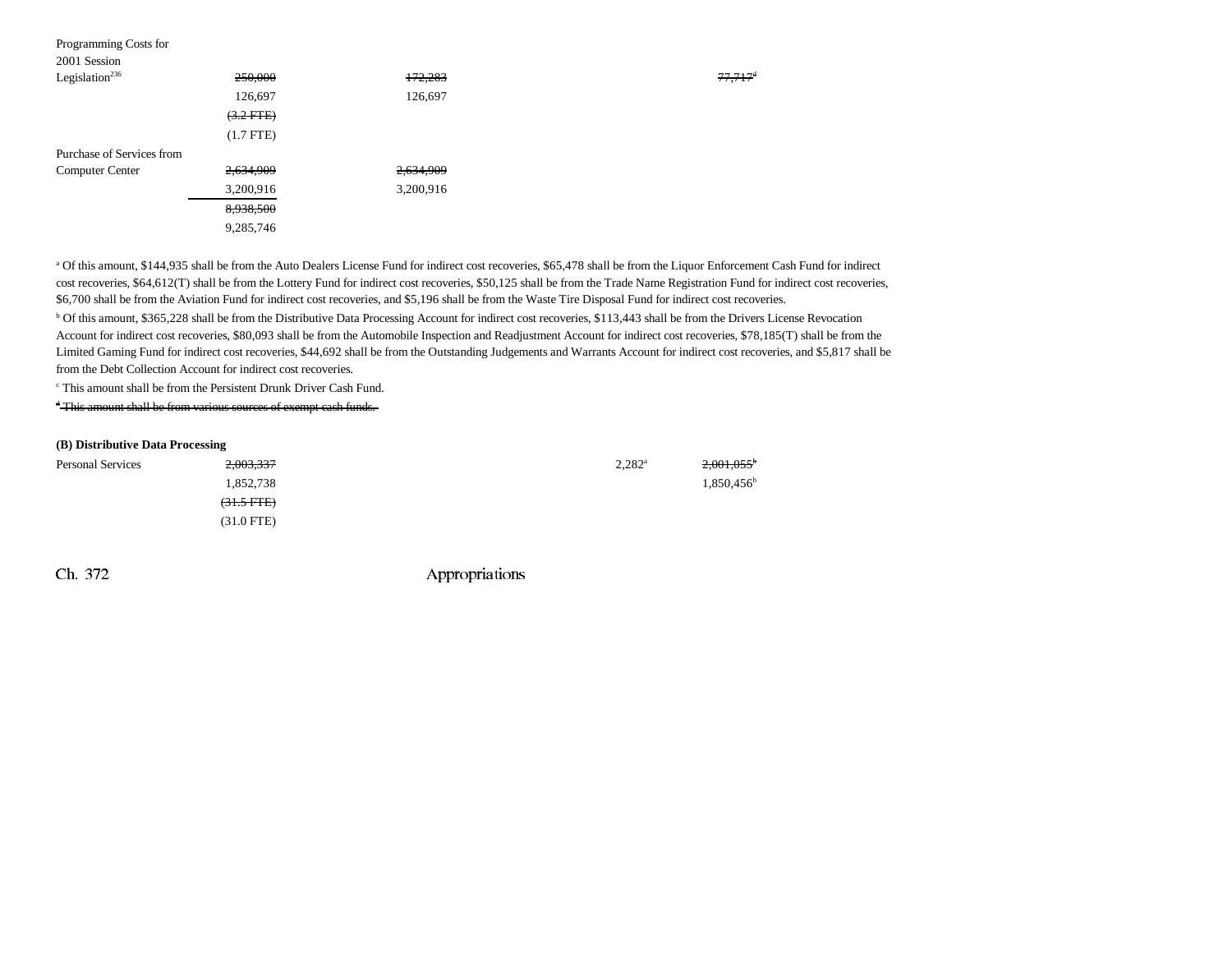|                           |                           |                  | <b>APPROPRIATION FROM</b>     |                                                |                             |                                                    |                                |
|---------------------------|---------------------------|------------------|-------------------------------|------------------------------------------------|-----------------------------|----------------------------------------------------|--------------------------------|
|                           | ITEM &<br><b>SUBTOTAL</b> | <b>TOTAL</b>     | <b>GENERAL</b><br><b>FUND</b> | <b>GENERAL</b><br><b>FUND</b><br><b>EXEMPT</b> | <b>CASH</b><br><b>FUNDS</b> | <b>CASH</b><br><b>FUNDS</b><br><b>EXEMPT</b>       | <b>FEDERAL</b><br><b>FUNDS</b> |
|                           | S                         | $\triangle$<br>ъ | D                             | \$                                             | ሖ<br>D                      | \$                                                 | ¢<br>Φ                         |
| <b>Operating Expenses</b> | 2,894,486<br>2,813,910    |                  |                               |                                                |                             | $2,894,486$ <sup>b</sup><br>2,813,910 <sup>b</sup> |                                |
|                           | 4,897,823                 |                  |                               |                                                |                             |                                                    |                                |
|                           | 4,666,648                 |                  |                               |                                                |                             |                                                    |                                |

a This amount shall be from the Auto Dealers License Fund.

<sup>b</sup> Of these amounts, \$4,686,242 \$4,455,067 shall be from the Distributive Data Processing Account, \$205,430(T) shall be from the Department of State, and \$3,869 shall be from the Automobile Inspection and Readjustment Account.

|                             |             | 13,836,323 |               |
|-----------------------------|-------------|------------|---------------|
|                             |             | 13,952,394 |               |
| (3) TAXATION BUSINESS GROUP |             |            |               |
| (A) Administration          |             |            |               |
| <b>Personal Services</b>    | 485,023     | 485,023    |               |
|                             |             | 484,230    | $793^{\circ}$ |
|                             | $(7.0$ FTE) |            |               |
| <b>Operating Expenses</b>   | 15,000      | 15,000     |               |
|                             | 500,023     |            |               |

a THIS AMOUNT SHALL BE FROM THE COLORADO STATE TITLING AND REGISTRATION ACCOUNT FOR INDIRECT COST RECOVERIES.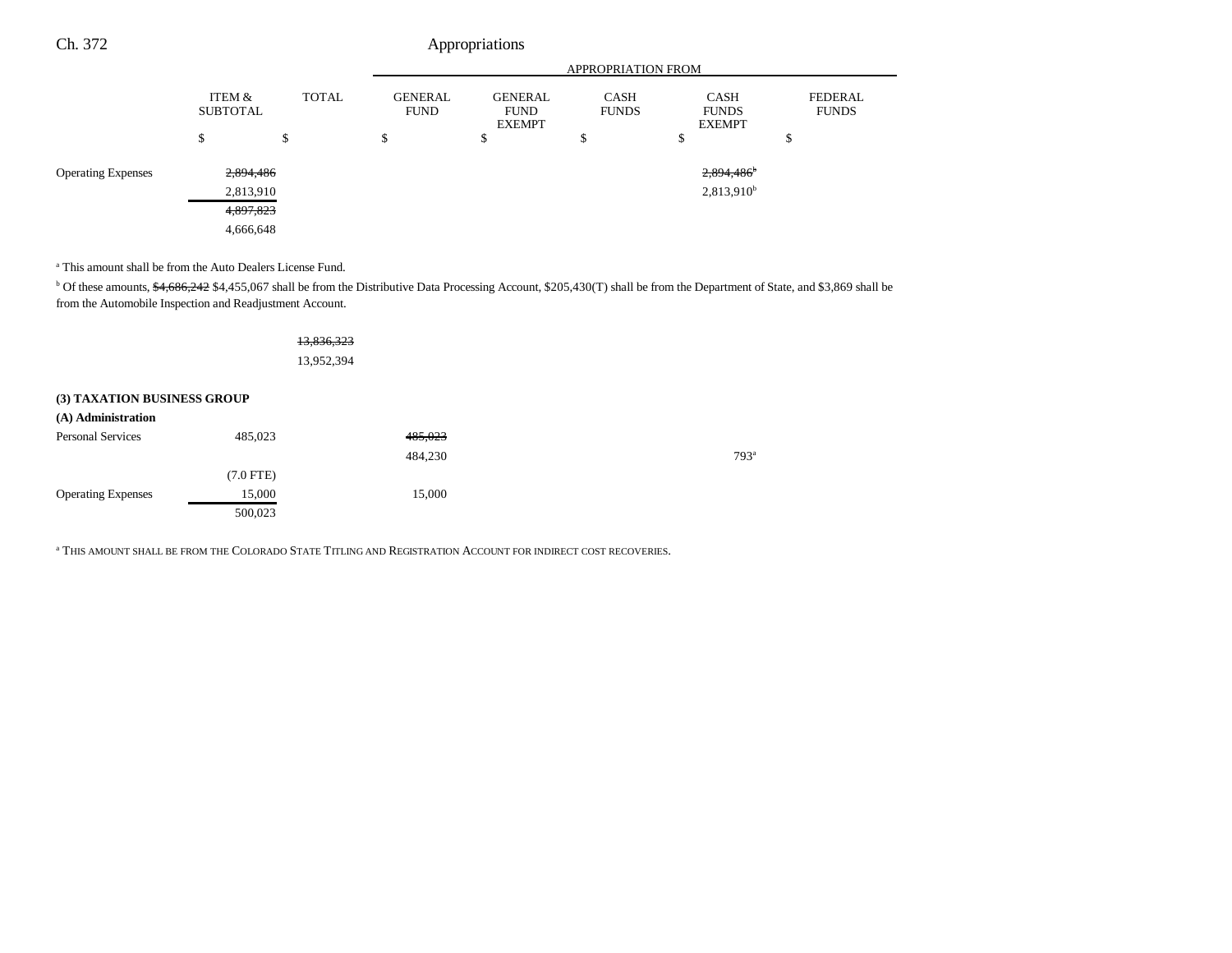| (B) Cash and Document Processing Division |               |           |                      |                   |
|-------------------------------------------|---------------|-----------|----------------------|-------------------|
| <b>Personal Services</b>                  | 5, 355, 179   | 4,335,880 | 356,284 <sup>a</sup> | $663,015^{\rm b}$ |
|                                           | 5,328,012     | 4,308,713 |                      |                   |
|                                           | $(131.2$ FTE) |           |                      |                   |
|                                           | $(130.2$ FTE) |           |                      |                   |
| Seasonal Tax Processing                   | 372,213       | 372,213   |                      |                   |
| <b>Operating Expenses</b>                 | 3,959,267     | 3,865,382 |                      | $93,885^{\circ}$  |
|                                           | 3,796,220     | 3,702,335 |                      |                   |
| Purchase of Services from                 |               |           |                      |                   |
| <b>Computer Center</b>                    | 1,220,521     | 1,220,521 |                      |                   |
| Microfilm                                 | 368,425       | 368,425   |                      |                   |
| Lease Purchase--Phone                     |               |           |                      |                   |
| System                                    | 77,714        | 62,048    | $4,235$ <sup>d</sup> | $11,431^c$        |
|                                           | 11,353,319    |           |                      |                   |
|                                           | 11,163,105    |           |                      |                   |

a Of this amount, \$233,098 shall be from the Trade Name Registration Fund for indirect cost recoveries, \$45,334 shall be from the Auto Dealers License Fund for indirect cost recoveries, \$69,148 shall be from the Waste Tire Disposal Fund for indirect cost recoveries, \$4,515 shall be from the Liquor Enforcement Cash Fund for indirect cost recoveries, and \$4,189(T) shall be from the Lottery Fund for indirect cost recoveries.

b Of this amount, \$545,138 shall be from the Distributive Data Processing Account for indirect cost recoveries, \$92,459(T) shall be from the Limited Gaming Fund for indirect cost recoveries, \$17,286 shall be from the Outstanding Judgements and warrants Account for indirect cost recoveries, \$6,255 shall be from the Drivers License Revocation Account for indirect cost recoveries, and \$1,877 shall be from the Automotive Inspection and Readjustment Account for indirect cost recoveries.

c Of these amounts, \$49,942 shall be from the Outstanding Judgements and warrants Account, \$47,129 shall be from the Distributive Data Processing Account, \$5,906 shall be from the Highway Users Tax Fund for the Ports of Entry in the Motor Carrier Services Division, and \$2,339 shall be from the Automobile Inspection and Readjustment Account.

d Of this amount, \$2,813 shall be from the Auto Dealers License Fund, and \$1,422 shall be from the Liquor Enforcement Cash Fund.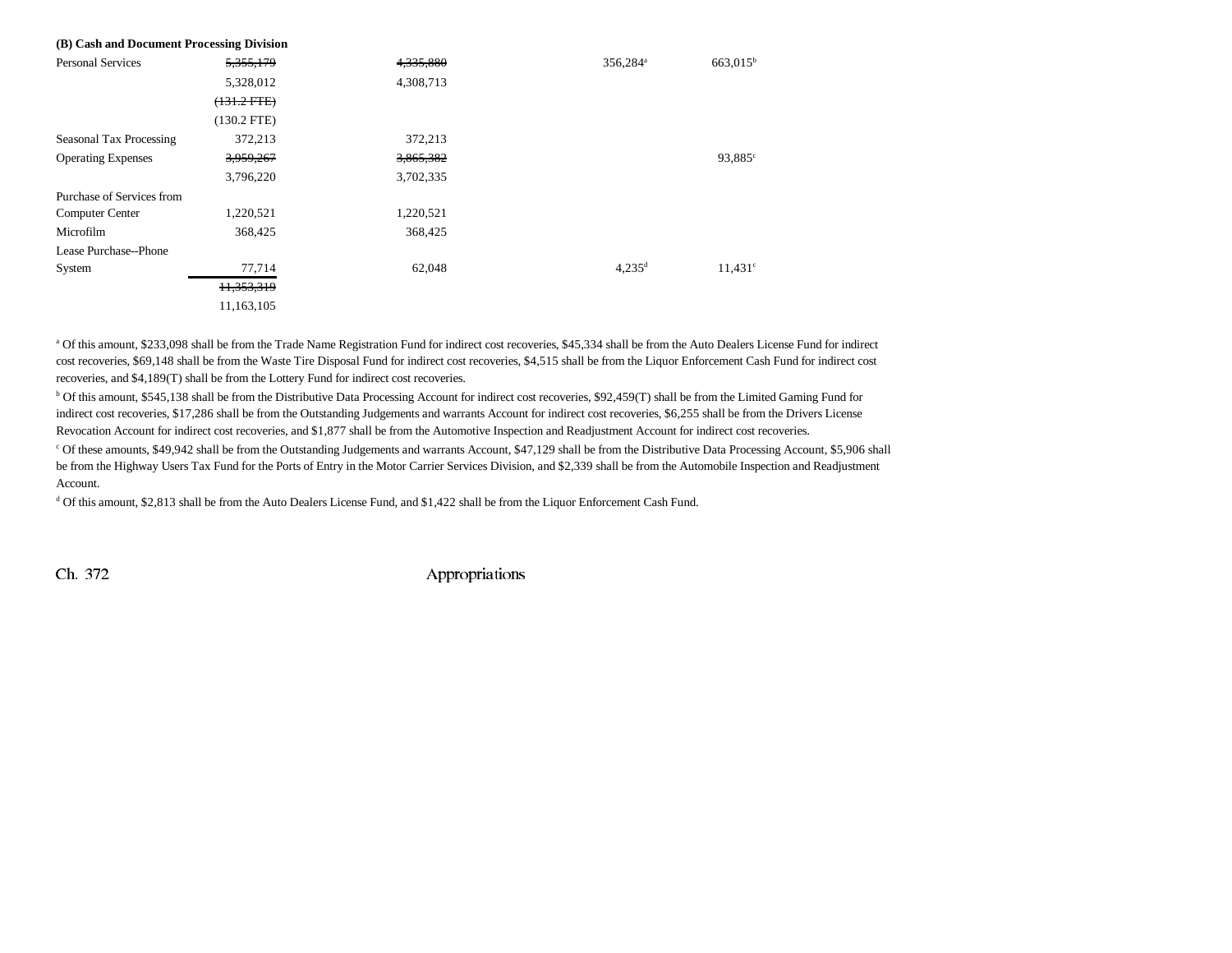|                                      |                           |              | <b>APPROPRIATION FROM</b>     |                                                |                             |                                              |                                |
|--------------------------------------|---------------------------|--------------|-------------------------------|------------------------------------------------|-----------------------------|----------------------------------------------|--------------------------------|
|                                      | ITEM &<br><b>SUBTOTAL</b> | <b>TOTAL</b> | <b>GENERAL</b><br><b>FUND</b> | <b>GENERAL</b><br><b>FUND</b><br><b>EXEMPT</b> | <b>CASH</b><br><b>FUNDS</b> | <b>CASH</b><br><b>FUNDS</b><br><b>EXEMPT</b> | <b>FEDERAL</b><br><b>FUNDS</b> |
|                                      | \$                        | \$           | \$                            | \$                                             | \$                          | \$                                           | \$                             |
| (C) Taxation and Compliance Division |                           |              |                               |                                                |                             |                                              |                                |
| <b>Personal Services</b>             | 11,950,821                |              | 11,845,837                    |                                                | 34,878 <sup>a</sup>         | $70,106(T)$ <sup>b</sup>                     |                                |
|                                      |                           |              | 11,755,028                    |                                                |                             | $160,915(T)^{b}$                             |                                |
|                                      | $(204.4$ FTE)             |              |                               |                                                |                             |                                              |                                |
| <b>Operating Expenses</b>            | 610,660                   |              | 610,660                       |                                                |                             |                                              |                                |
| Joint Audit Program                  | 131,244                   |              | 131,244                       |                                                |                             |                                              |                                |
| Joint Federal/State Motor            |                           |              |                               |                                                |                             |                                              |                                |
| Fuel Tax                             | 43,015                    |              |                               |                                                |                             |                                              | 43,015                         |
| Mineral Audit Program                | 940,645                   |              |                               |                                                |                             | $41,814(T)^c$                                | 898,831 <sup>d</sup>           |
|                                      | $(11.0$ FTE)              |              |                               |                                                |                             |                                              |                                |
|                                      | 13,676,385                |              |                               |                                                |                             |                                              |                                |

a This amount shall be from the Aviation Fund.

 $^{\rm b}$  This amount shall be from the Mineral Audit Program for indirect cost recoveries.

<sup>c</sup> This amount shall be from the Department of Natural Resources. Of this amount, \$41,314 shall be from the State Land Board Administration Fund, and \$500 shall be from the Oil and Gas Conservation Fund.

<sup>d</sup> Included in this amount is \$70,106 in indirect cost recoveries.

### **(D) Taxpayer Service Division237**

| <b>Personal Services</b> | 4,073,475            | 3,906,809 | 156.061ª | $10,605(T)^{b}$ |
|--------------------------|----------------------|-----------|----------|-----------------|
|                          | 4.034.054            | 3,867,388 |          |                 |
|                          | $(82.2 \text{ FFE})$ |           |          |                 |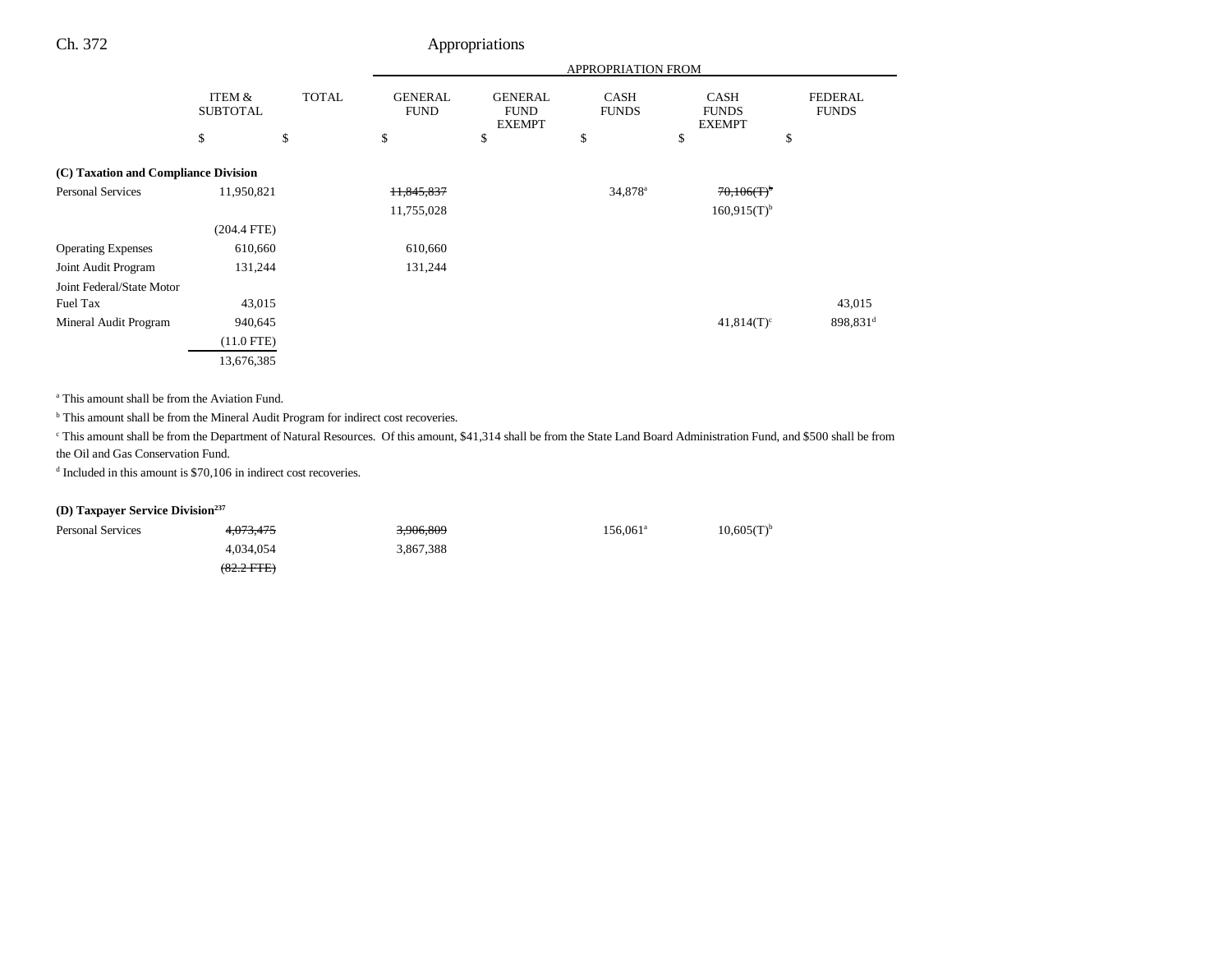|                           | $(81.4$ FTE) |         |
|---------------------------|--------------|---------|
| <b>Operating Expenses</b> | 469,592      | 469,592 |
|                           | 4,543,067    |         |
|                           | 4,503,646    |         |

a Of this amount, \$144,968 shall be from the Trade Name Registration Fund for indirect cost recoveries, \$7,801 shall be from the Aviation Fund, \$1,734 shall be from the Waste Tire Disposal Fund for indirect cost recoveries, and \$1,558 shall be from the Tax Lien Certification Fund for indirect cost recoveries.

<sup>b</sup> This amount shall be from the Debt Collection Fund for indirect cost recoveries.

# **(E) Office of Tax Analysis** Personal Services 398,010 398,010 (6.0 FTE) Operating Expenses 12,413 12,413 410,423 **(F) Tax Conferee** Personal Services 471,051 471,051 (6.0 FTE) Operating Expenses 14,602 14,602 485,653 **(G) Special Purpose**  Cigarette Tax Rebate 15,912,758 15,912,758<sup>a</sup> Old Age Heat and Fuel and Property Tax Assistance Grant 21,889,099 21,889,099<sup>a</sup> Alternative Fuels Rebate 620,595<sup>b</sup> 620,595<sup>b</sup> 620,595<sup>b</sup> 620,595<sup>b</sup>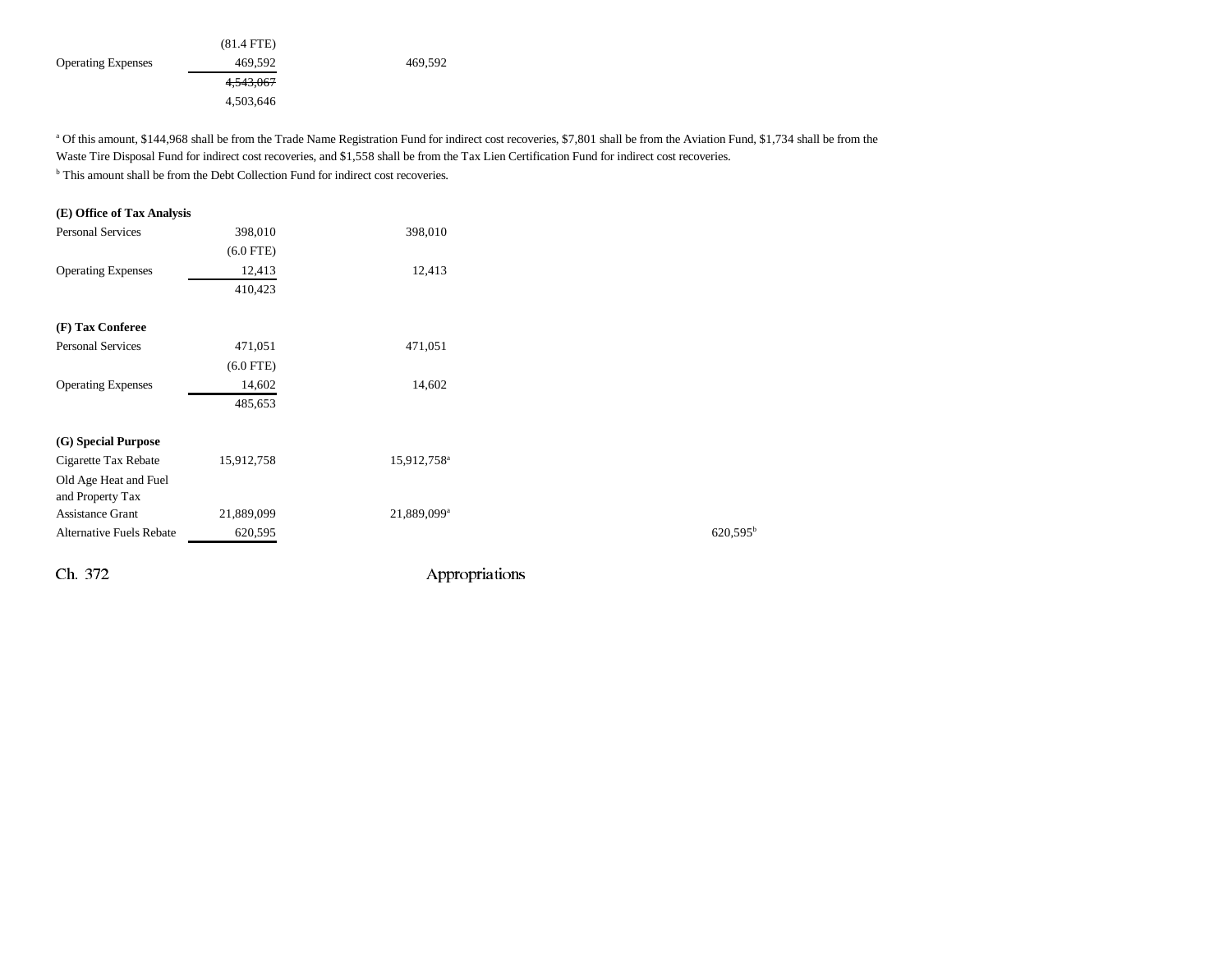|                           |              | APPROPRIATION FROM            |                                                |                             |                                              |                                |  |
|---------------------------|--------------|-------------------------------|------------------------------------------------|-----------------------------|----------------------------------------------|--------------------------------|--|
| ITEM &<br><b>SUBTOTAL</b> | <b>TOTAL</b> | <b>GENERAL</b><br><b>FUND</b> | <b>GENERAL</b><br><b>FUND</b><br><b>EXEMPT</b> | <b>CASH</b><br><b>FUNDS</b> | <b>CASH</b><br><b>FUNDS</b><br><b>EXEMPT</b> | <b>FEDERAL</b><br><b>FUNDS</b> |  |
| S                         |              | \$                            |                                                |                             |                                              |                                |  |
| 38.422.452                |              |                               |                                                |                             |                                              |                                |  |

<sup>a</sup> For purposes of complying with the limitation on state fiscal year spending imposed by Article X, Section 20 of the State Constitution these moneys are included for informational purposes as they are continuously appropriated by a permanent statute or constitutional provision and, therefore, are not subject to the limitation of General Fund appropriations as set forth in Section 24-75-201.1 (1) (a) (III) (C), C.R.S.

<sup>b</sup> This amount shall be from the Alternative Fuels Rebate Fund.

### 69,391,322 69,161,687

# **(4) MOTOR VEHICLE BUSINESS GROUP**237a

| (A) Administration        |                      |         |                    |                       |
|---------------------------|----------------------|---------|--------------------|-----------------------|
| <b>Personal Services</b>  | 760,110              | 731,818 |                    | $28,292$ <sup>*</sup> |
|                           | 725,079              | 501,777 | 5,707 <sup>b</sup> | 217,595 <sup>a</sup>  |
|                           | $(10.0 \text{ FFE})$ |         |                    |                       |
|                           | $(9.5$ FTE $)$       |         |                    |                       |
| <b>Operating Expenses</b> | 95,000               | 95,000  |                    |                       |
|                           | 87,800               | 87,800  |                    |                       |
|                           | 855,110              |         |                    |                       |
|                           | 812,879              |         |                    |                       |
|                           |                      |         |                    |                       |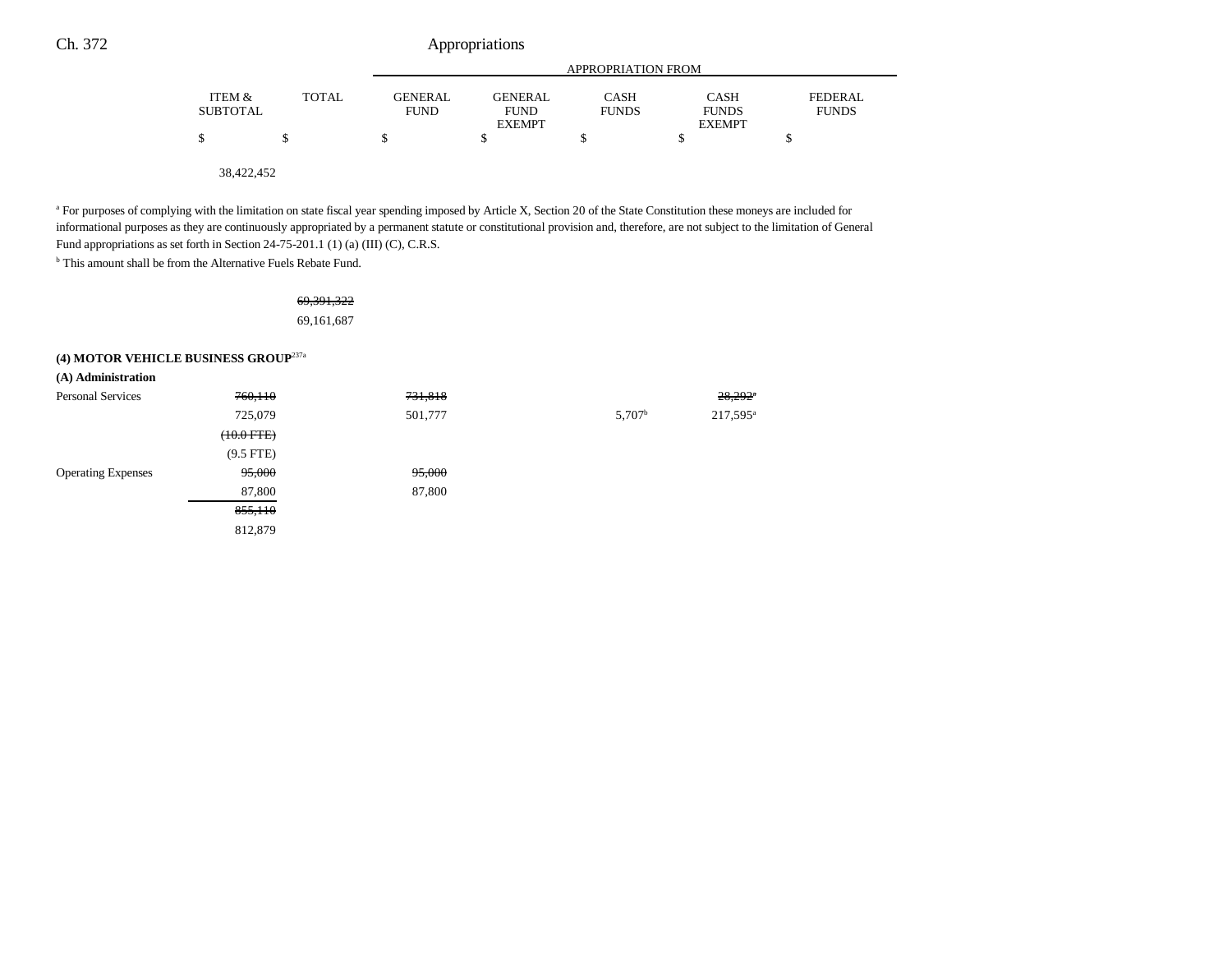#### <sup>a</sup> Of this amount, \$17,118 shall be from the Distributive Data Processing Account, \$6,163 shall be from the Automobile Inspection and Readjustment Account, and \$5,011

\$206,180 shall be from the Highway Users Tax Fund for the Ports of Entry in the Motor Carrier Services Division. DIVISION FOR INDIRECT COST RECOVERIES AND \$11,415 SHALL BE FROM THE MOTORIST INSURANCE IDENTIFICATION ACCOUNT FOR INDIRECT COST RECOVERIES.

**b** This amount shall be from the Hazardous Materials Safety Fund.

# **(B) Motor Vehicle Division7, 18, 238, 239, 240**

| <b>Personal Services</b>  | 13,046,263    | 12,060,292 | 985,971*               |
|---------------------------|---------------|------------|------------------------|
|                           | 12,813,840    | 11,805,462 | 1,008,378 <sup>a</sup> |
|                           | $(372.6$ FTE) |            |                        |
|                           | $(366.8$ FTE) |            |                        |
| <b>Operating Expenses</b> | 1,395,257     | 1,395,257  |                        |
|                           | 1,392,357     | 1,392,357  |                        |
| Drivers License           |               |            |                        |
| Documents                 | 2,832,970     | 2,832,970  |                        |
| Drivers License           |               |            |                        |
| Documents Line Charges    | 418,137       | 418,137    |                        |
| License Plate Ordering    | 7,251,942     | 7,251,942  |                        |
|                           | 9,109,830     | 4,722,127  | 4,387,703 <sup>b</sup> |
|                           | 24,944,569    |            |                        |
|                           | 26,567,134    |            |                        |

a Of this amount, \$361,414 shall be from the Distributive Data Processing Account for indirect cost recoveries, \$298,821 shall be from the Outstanding Judgements and Warrants Account for indirect cost recoveries, \$257,081 shall be from the Drivers License Revocation Account for indirect cost recoveries, and \$50,593 \$73,000 shall be from the Penalty Assessment Account for indirect cost recoveries, and \$18,062 shall be from the Automobile Inspection and Readjustment Account for indirect cost recoveries.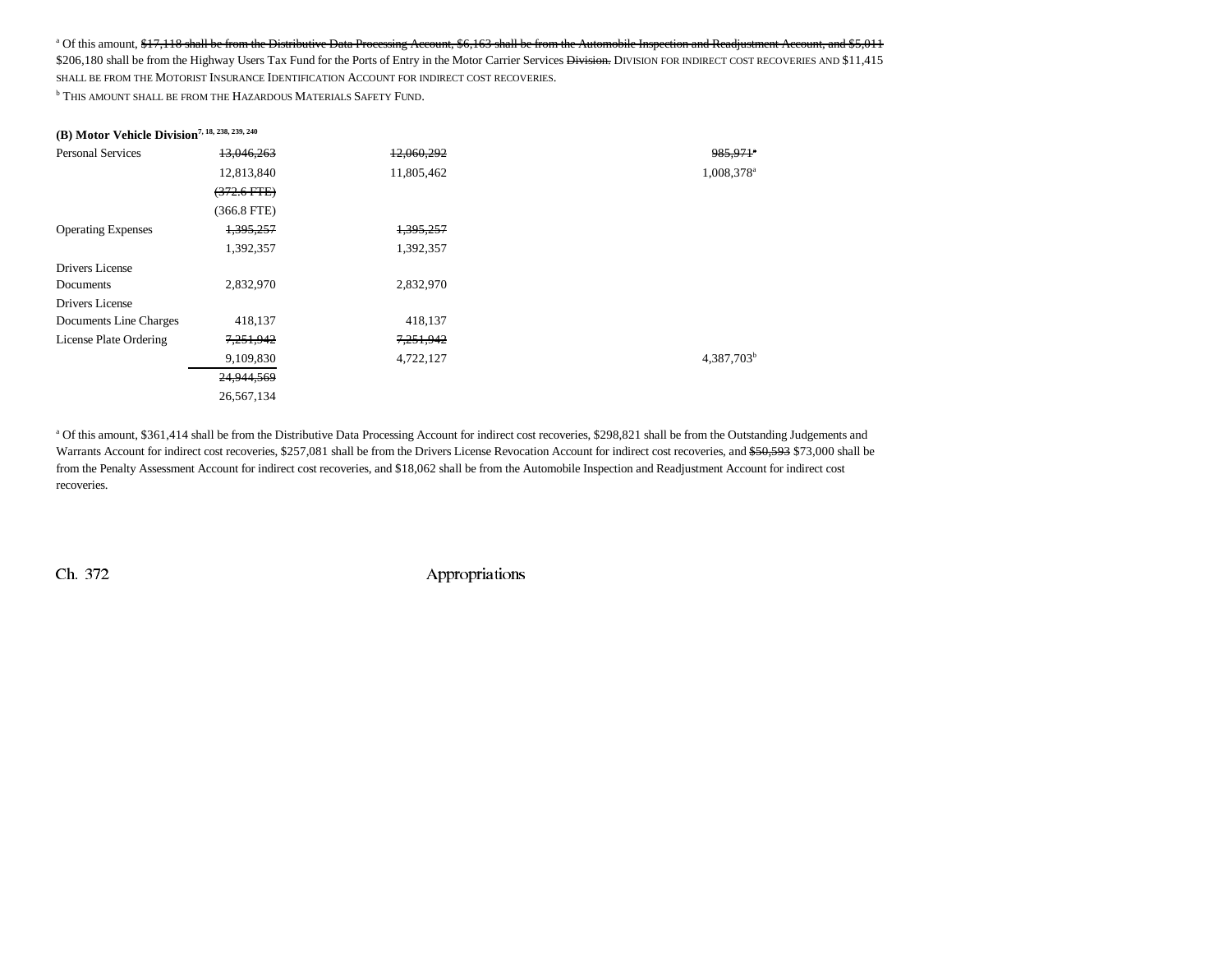| ITEM &   |       |         | APPROPRIATION FROM           |              |                               |                |  |  |  |
|----------|-------|---------|------------------------------|--------------|-------------------------------|----------------|--|--|--|
|          | TOTAL | GENERAL | GENERAL                      | CASH         | <b>CASH</b>                   | <b>FEDERAL</b> |  |  |  |
| SUBTOTAL |       | FUND    | <b>FUND</b><br><b>EXEMPT</b> | <b>FUNDS</b> | <b>FUNDS</b><br><b>EXEMPT</b> | <b>FUNDS</b>   |  |  |  |
|          |       |         |                              |              |                               |                |  |  |  |

 $^{\rm b}$  Of this amount, \$3,287,703 shall be from the Highway Users Tax Fund and \$1,100,000 shall be from the Automobile Inspection and Readjustment ACCOUNT. THE AMOUNT FROM THE HIGHWAY USERS TAX FUND IS EXEMPT FROM THE STATUTORY LIMIT ON HIGHWAY USERS TAX FUND APPROPRIATIONS PURSUANT TO SECTION 43-4-201 (3) (A) (II) (K), C.R.S.

| (C) Motor Carrier Services Division |                  |         |                       |                        |         |
|-------------------------------------|------------------|---------|-----------------------|------------------------|---------|
| <b>Personal Services</b>            | 6,500,382        | 541,290 | $26,928$ <sup>a</sup> | $5,932,164^{\circ}$    |         |
|                                     | 6,418,468        |         | $46,014$ <sup>a</sup> | 5,831,164 <sup>b</sup> |         |
|                                     | $(143.0$ FTE $)$ |         |                       |                        |         |
|                                     | $(143.5$ FTE)    |         |                       |                        |         |
| <b>Operating Expenses</b>           | 551,500          | 47,429  |                       | 504,071 <sup>b</sup>   |         |
|                                     | 551,750          |         | 250 <sup>a</sup>      |                        |         |
| <b>Fuel Tracking System</b>         | 566,107          |         |                       | $566,107^{\circ}$      |         |
|                                     | $(1.5$ FTE)      |         |                       |                        |         |
| Controlled Maintenance -            |                  |         |                       |                        |         |
| <b>Fixed and Mobile Ports</b>       | 83,784           |         |                       | 83,784 <sup>b</sup>    |         |
| Motor Carrier Safety                |                  |         |                       |                        |         |
| <b>Assistance Program</b>           | 599,861          |         |                       |                        | 599,861 |
|                                     | $(8.5$ FTE $)$   |         |                       |                        |         |
| Hazardous Materials                 |                  |         |                       |                        |         |
| Permitting Program                  | 162,776          |         | 162,776 <sup>d</sup>  |                        |         |
|                                     | $(4.0$ FTE)      |         |                       |                        |         |
|                                     | 8,464,410        |         |                       |                        |         |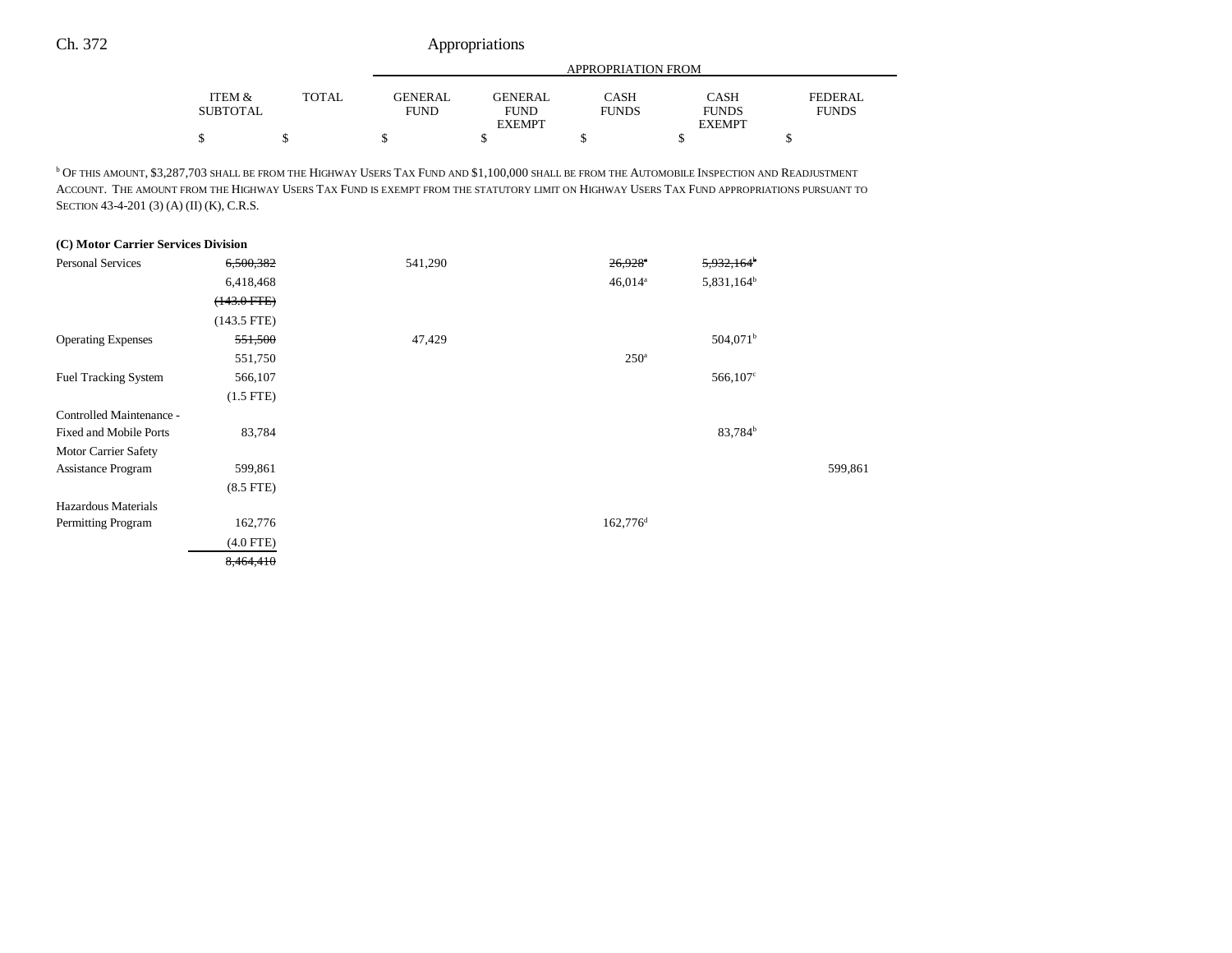#### 8,382,746

<sup>a</sup> <del>This amount</del> Of these amounts, \$26,928 shall be from the Aviation <del>Fund.</del> Fund and \$19,336 shall be from the Nuclear Materials Transportation Fund.

b These amounts shall be from the Highway Users Tax Fund.

c This amount shall be from the Highway Users Tax Fund. This amount is exempt from the statutory limit on Highway Users Tax Fund appropriations pursuant to Section 43-4-201 (3) (a) (V), C.R.S.

d This amount shall be from the Hazardous Materials Safety Fund.

#### **(D) Vehicle Emissions**

| <b>Personal Services</b>  | 778,799    | 778,799 <sup>a</sup>   |
|---------------------------|------------|------------------------|
|                           | (15.5 FTE) |                        |
| <b>Operating Expenses</b> | 189,889    | $189,889$ <sup>*</sup> |
|                           | 92,089     | $92,089$ <sup>a</sup>  |
|                           | 968,688    |                        |
|                           | 870,888    |                        |

a These amounts shall be from the Automobile Inspection and Readjustment Account.

| (E) Titles                |              |                        |
|---------------------------|--------------|------------------------|
| <b>Personal Services</b>  | 1,375,598    | 1,375,598 <sup>a</sup> |
|                           | 1,350,598    | 1,350,598 <sup>a</sup> |
|                           | $(39.5$ FTE) |                        |
| <b>Operating Expenses</b> | 197,407      | $197,407$ <sup>*</sup> |
|                           | 125,532      | $125,532^{\circ}$      |
|                           | 1,573,005    |                        |
|                           | 1,476,130    |                        |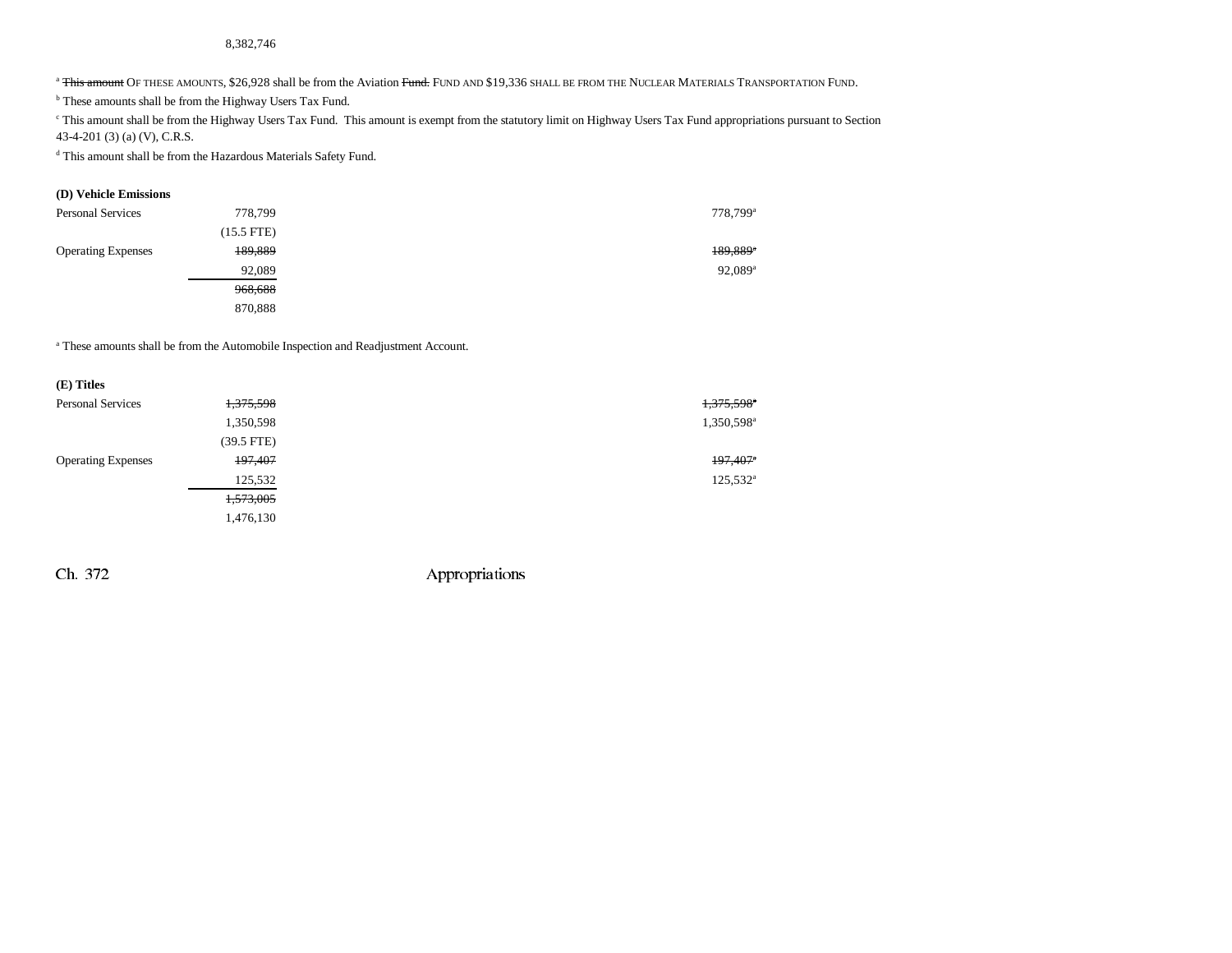|                                                                                    |                              |              |                               |                                                | APPROPRIATION FROM     |                                              |                                |
|------------------------------------------------------------------------------------|------------------------------|--------------|-------------------------------|------------------------------------------------|------------------------|----------------------------------------------|--------------------------------|
|                                                                                    | ITEM $\&$<br><b>SUBTOTAL</b> | <b>TOTAL</b> | <b>GENERAL</b><br><b>FUND</b> | <b>GENERAL</b><br><b>FUND</b><br><b>EXEMPT</b> | CASH<br><b>FUNDS</b>   | <b>CASH</b><br><b>FUNDS</b><br><b>EXEMPT</b> | <b>FEDERAL</b><br><b>FUNDS</b> |
|                                                                                    | \$                           | \$           | \$                            | \$                                             | \$                     | \$                                           | \$                             |
| <sup>a</sup> These amounts shall be from the Distributive Data Processing Account. |                              |              |                               |                                                |                        |                                              |                                |
| (F) Enforcement Program                                                            |                              |              |                               |                                                |                        |                                              |                                |
| <b>Personal Services</b>                                                           | 328,007                      |              | 328,007                       |                                                |                        |                                              |                                |
|                                                                                    | 257,081                      |              | 257,081                       |                                                |                        |                                              |                                |
|                                                                                    | $(5.0$ FTE)                  |              |                               |                                                |                        |                                              |                                |
| <b>Operating Expenses</b>                                                          | 10,884                       |              | 10,884                        |                                                |                        |                                              |                                |
|                                                                                    | 338,891                      |              |                               |                                                |                        |                                              |                                |
|                                                                                    | 267,965                      |              |                               |                                                |                        |                                              |                                |
|                                                                                    |                              | 37,144,673   |                               |                                                |                        |                                              |                                |
|                                                                                    |                              | 38, 377, 742 |                               |                                                |                        |                                              |                                |
| (5) ENFORCEMENT BUSINESS<br><b>GROUP</b>                                           |                              |              |                               |                                                |                        |                                              |                                |
| (A) Administration<br><b>Personal Services</b>                                     | 379,067                      |              | 155,077                       |                                                | $175,218$ <sup>*</sup> | 48,772(T) <sup>b</sup>                       |                                |
|                                                                                    |                              |              | 122,430                       |                                                | $166, 118^a$           | $90,519^b$                                   |                                |
|                                                                                    | $(6.0$ FTE)                  |              |                               |                                                |                        |                                              |                                |
| <b>Operating Expenses</b>                                                          | 12,880                       |              | 1,975                         |                                                | $10.905^{\text{a}}$    |                                              |                                |
|                                                                                    | 391,947                      |              |                               |                                                |                        |                                              |                                |
|                                                                                    |                              |              |                               |                                                |                        |                                              |                                |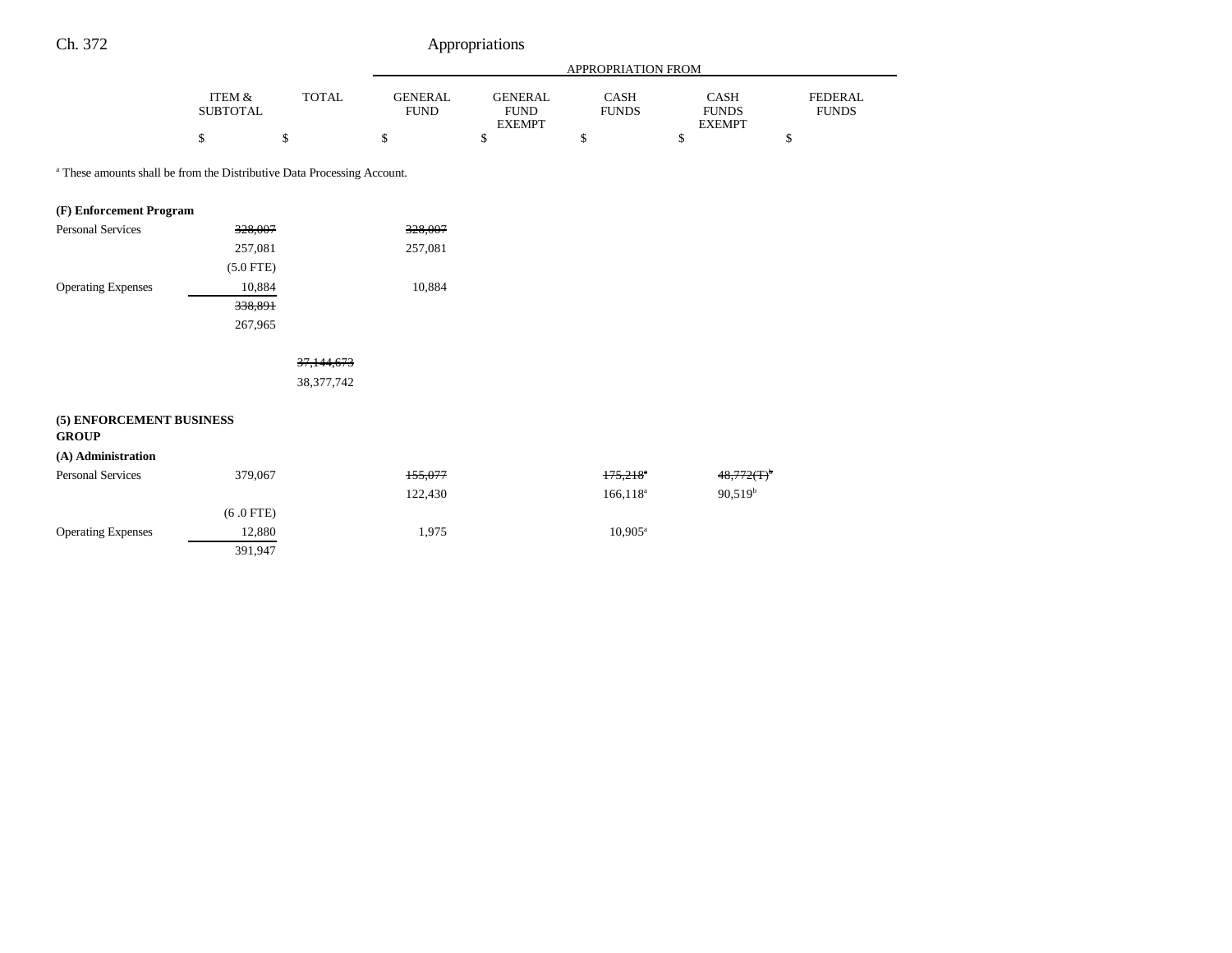<sup>a</sup> Of these amounts, \$95,424(T) \$88,059(T) shall be from the State Lottery Fund, \$50,388 \$51,112 shall be from the Auto Dealer License Fund, and \$40,311 \$37,852 shall be from the Liquor Enforcement Cash Fund.

<sup>b</sup> <del>This amount</del> Of this amount, \$49,533(T) shall be from the Limited Gaming <del>Fund.</del> Fund for ndirect cost recoveries, \$28,931 shall be from the Driver License REVOCATION ACCOUNT FOR INDIRECT COST RECOVERIES, AND \$12,055 SHALL BE FROM A GRANT FROM THE TOBACCO EDUCATION, PREVENTION, AND CESSATION PROGRAM ESTABLISHED IN PART 8 OF ARTICLE 3.5, TITLE 25, C.R.S., FOR INDIRECT COST RECOVERIES.

#### **(B) State Lottery Division**<sup>241</sup>

| Personal Services <sup>242</sup> | 7,217,137            |  |
|----------------------------------|----------------------|--|
|                                  | $(128.0$ FTE)        |  |
| <b>Operating Expenses</b>        | 1,903,994            |  |
| Legal Services for 665           |                      |  |
| 1,152 hours                      | 38,856               |  |
|                                  | 67,325               |  |
| Purchase of Services from        |                      |  |
| Computer Center                  | 3,748                |  |
|                                  | 5,930                |  |
| Vehicle Lease Payments           | 222,785              |  |
|                                  | 198,559              |  |
| Payments to Other State          |                      |  |
| Agencies                         | 257,688              |  |
| Telecommunications               | 397,412              |  |
| Travel                           | 119,941              |  |
| <b>Leased Space</b>              | 690,888              |  |
| Capitol Complex Leased           |                      |  |
| Space                            | 4,944                |  |
| Marketing and                    |                      |  |
| Communications                   | <del>9.160.352</del> |  |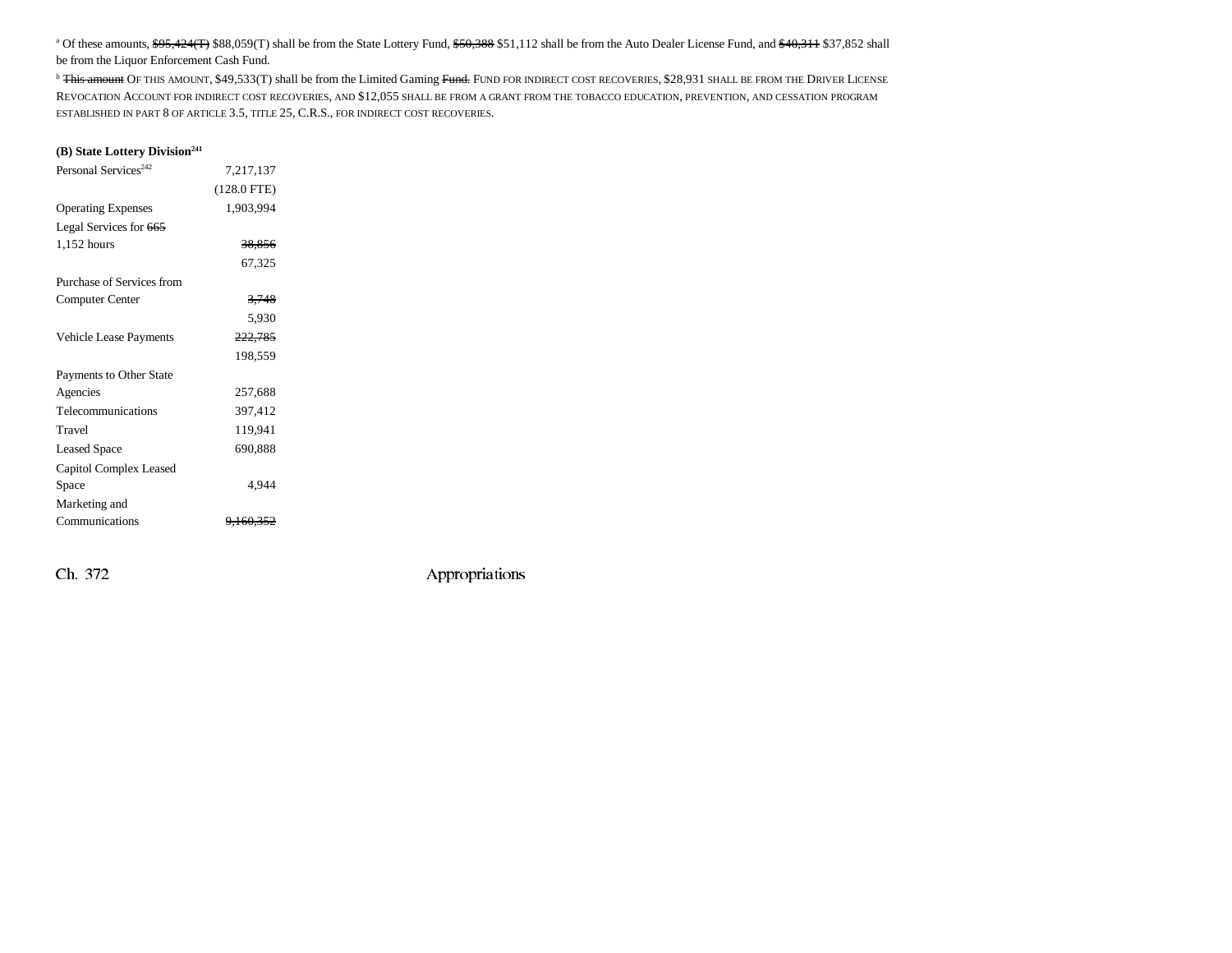| ITEM &          |              |                               |                                                |                      |                                       |                                |
|-----------------|--------------|-------------------------------|------------------------------------------------|----------------------|---------------------------------------|--------------------------------|
| <b>SUBTOTAL</b> | <b>TOTAL</b> | <b>GENERAL</b><br><b>FUND</b> | <b>GENERAL</b><br><b>FUND</b><br><b>EXEMPT</b> | CASH<br><b>FUNDS</b> | CASH<br><b>FUNDS</b><br><b>EXEMPT</b> | <b>FEDERAL</b><br><b>FUNDS</b> |
|                 |              | \$                            | \$                                             | \$                   | \$                                    | \$                             |
| 9,097,225       |              |                               |                                                |                      |                                       |                                |
| 109,078         |              |                               |                                                |                      |                                       |                                |
| 177,433         |              |                               |                                                |                      |                                       |                                |
| 8,975,168       |              |                               |                                                |                      |                                       |                                |
| 8,683,461       |              |                               |                                                |                      |                                       |                                |
| 239,000,000     |              |                               |                                                |                      |                                       |                                |
| 285,273,462     |              |                               |                                                |                      |                                       |                                |
|                 |              |                               |                                                |                      |                                       |                                |
| 4,370,000       |              |                               |                                                |                      |                                       |                                |
| 35,928,450      |              |                               |                                                |                      |                                       |                                |
| 36,462,500      |              |                               |                                                |                      |                                       |                                |
| 3,007,500       |              |                               |                                                |                      |                                       |                                |
| 3,617,900       |              |                               |                                                |                      |                                       |                                |
| 379,698         |              |                               |                                                |                      |                                       |                                |
| 307,417,639     |              |                               |                                                |                      | 307,417,639 <sup>a</sup>              |                                |
| 358,925,497     |              |                               |                                                |                      | 358,925,497 <sup>a</sup>              |                                |
|                 |              |                               |                                                |                      |                                       |                                |
|                 |              | \$                            |                                                |                      |                                       |                                |

a This amount shall be from the State Lottery Fund.

### **(C) Limited Gaming Division**

Personal Services 4,876,116 (72.0 FTE)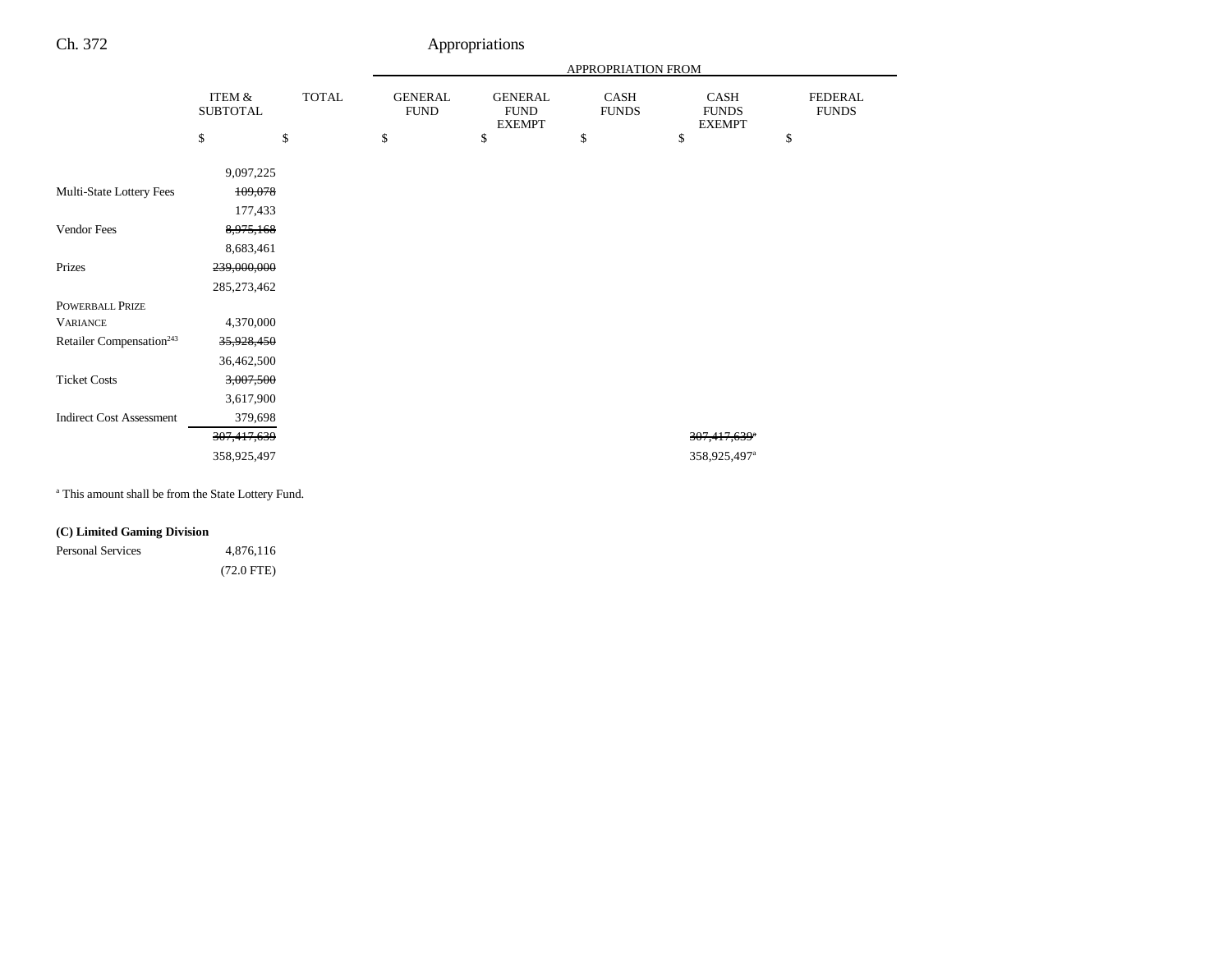| Worker's Compensation           | 19,950                |
|---------------------------------|-----------------------|
| <b>Operating Expenses</b>       | 568,471               |
| Legal Services for 2,720        |                       |
| hours                           | 149,406               |
| Payment to Risk                 |                       |
| Management and Property         |                       |
| Funds                           | <del>11,719</del>     |
|                                 | 5,427                 |
| Vehicle Lease Payments          | 172,678               |
|                                 | 155,982               |
| <b>Leased Space</b>             | 78,000                |
| Lease Purchase -- 1881          |                       |
| <b>Pierce Street</b>            | 206,408               |
| <b>Licensure Activities</b>     | 186,297               |
| Investigations                  | 271,612               |
| Payments to Other State         |                       |
| Agencies                        | 2,322,382             |
| Distribution to Gaming          |                       |
| Cities and Counties             | 20,742,009            |
| <b>Indirect Cost Assessment</b> | 352,567               |
|                                 | <del>29.957.615</del> |
|                                 | 29,934,627            |
|                                 |                       |

<sup>a</sup> This amount shall be from the Limited Gaming Fund. For purposes of complying with the limitation on state fiscal year spending imposed by Article X, Section 20 of the State Constitution these moneys are included for informational purposes as they are continuously appropriated by a permanent statute or constitutional provision.

29,957,615<sup>e</sup> 29,934,627<sup>a</sup>

#### **(D) Liquor Enforcement Division**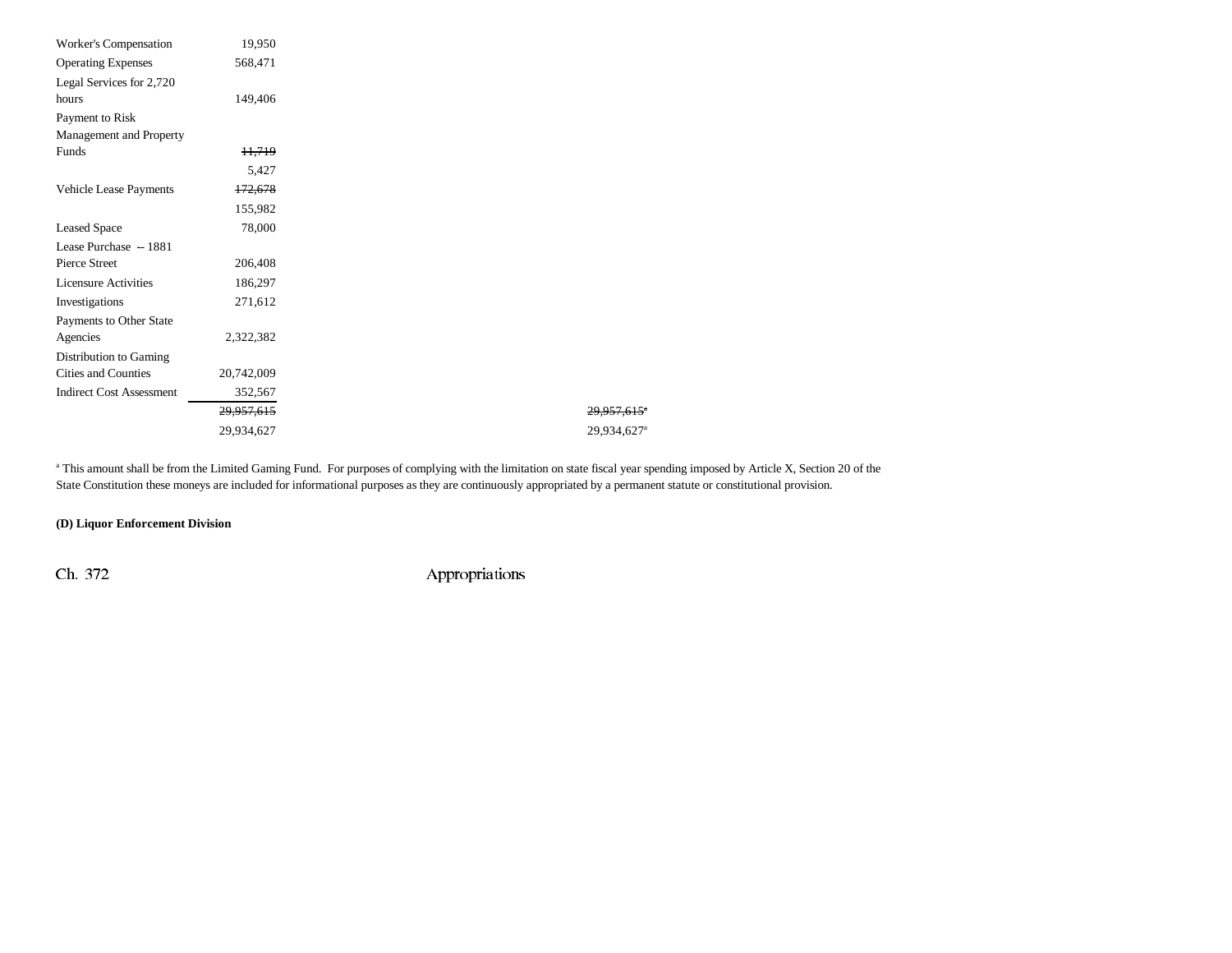|                           |                           |              | APPROPRIATION FROM            |                                                |                             |                                              |                         |
|---------------------------|---------------------------|--------------|-------------------------------|------------------------------------------------|-----------------------------|----------------------------------------------|-------------------------|
|                           | ITEM &<br><b>SUBTOTAL</b> | <b>TOTAL</b> | <b>GENERAL</b><br><b>FUND</b> | <b>GENERAL</b><br><b>FUND</b><br><b>EXEMPT</b> | <b>CASH</b><br><b>FUNDS</b> | <b>CASH</b><br><b>FUNDS</b><br><b>EXEMPT</b> | FEDERAL<br><b>FUNDS</b> |
|                           | \$                        | \$           | \$                            | \$                                             | ¢<br>D                      | \$                                           | \$                      |
| <b>Personal Services</b>  | 1,234,532<br>$(19.0$ FTE) |              | 213,828                       |                                                | 1,020,704 <sup>a</sup>      |                                              |                         |
| <b>Operating Expenses</b> | 54,211<br>1,288,743       |              | 9,527                         |                                                | $44,684$ <sup>a</sup>       |                                              |                         |

a These amounts shall be from the Liquor Enforcement Cash Fund.

# **(E) Division of Racing Events244**

| <b>Personal Services</b>   | 1,736,196    | 1,736,196 |                 |
|----------------------------|--------------|-----------|-----------------|
|                            | 1,720,434    | 1,720,434 |                 |
|                            | $(29.5$ FTE) |           |                 |
|                            | $(29.0$ FTE) |           |                 |
| <b>Operating Expenses</b>  | 159,510      | 159,510   |                 |
|                            | 140,510      | 140,510   |                 |
| <b>Laboratory Services</b> | 294,277      | 294,277   |                 |
|                            | 272,277      | 272,277   |                 |
| <b>Commission Meeting</b>  |              |           |                 |
| Costs                      | 1,200        | 1,200     |                 |
| Racetrack Applications     | 1,000        |           | $1,000^{\circ}$ |
| Purses and Breeders        |              |           |                 |
| Awards                     | 1,106,142    |           | $1,106,142^b$   |
|                            | 3,298,325    |           |                 |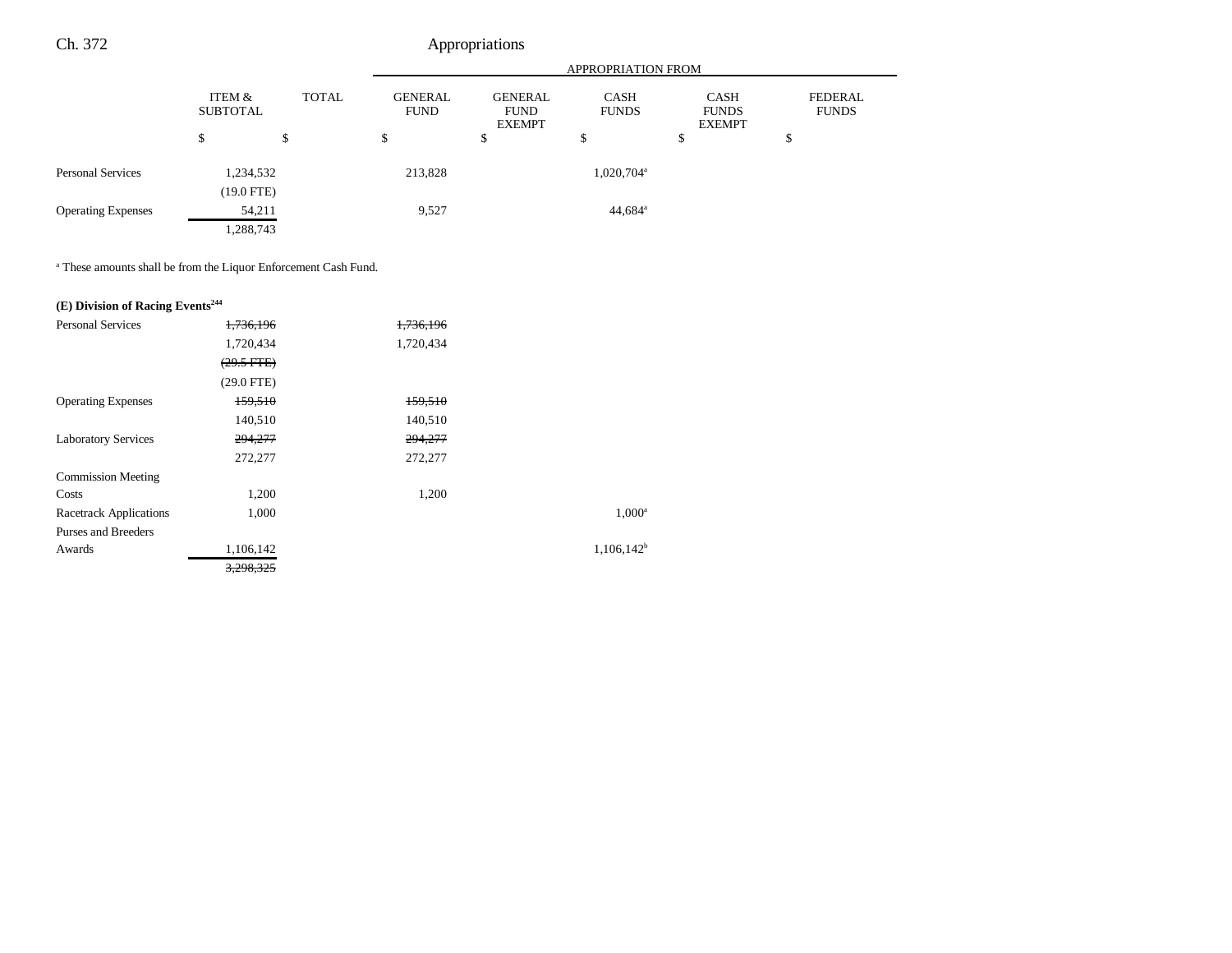#### 3,241,563

a This amount shall be from fees paid for racetrack applications.

<sup>b</sup> This amount shall be from racing tax revenues for the Supplemental Purses and Breeders Awards program. For purposes of complying with the limitation on state fiscal year spending imposed by Article X, Section 20 of the State Constitution these moneys are included for informational purposes as they are continuously appropriated by a permanent statute or constitutional provision, pursuant to Section 12-60-704, C.R.S.

#### **(F) Hearings Division**

| <b>Personal Services</b>      | 1,594,776       | 1,594,776 |               |
|-------------------------------|-----------------|-----------|---------------|
|                               | 1,565,876       | 1,186,351 | $379.525^b$   |
|                               | $(28.3$ FTE $)$ |           |               |
|                               | $(27.3$ FTE)    |           |               |
| <b>Operating Expenses</b>     | 59,306          | 59,306    |               |
| <b>Traffic Safety Program</b> | 20,000          |           | $20,000(T)^a$ |
|                               | 1,674,082       |           |               |
|                               | 1,645,182       |           |               |

a This amount shall be from federal funds transferred from in the Office of Transportation Safety, Department of Transportation.

**b THIS AMOUNT SHALL BE FROM THE DRIVER LICENSE REVOCATION ACCOUNT.** 

| (G) Motor Vehicle Dealer Licensing Board |              |                          |
|------------------------------------------|--------------|--------------------------|
| <b>Personal Services</b>                 | 1,101,352    | $1,101,352$ <sup>a</sup> |
|                                          | $(21.2$ FTE) |                          |
| <b>Operating Expenses</b>                | 55.928       | 55.928 <sup>a</sup>      |
|                                          | 1,157,280    |                          |

a These amounts shall be from the Auto Dealers License Fund.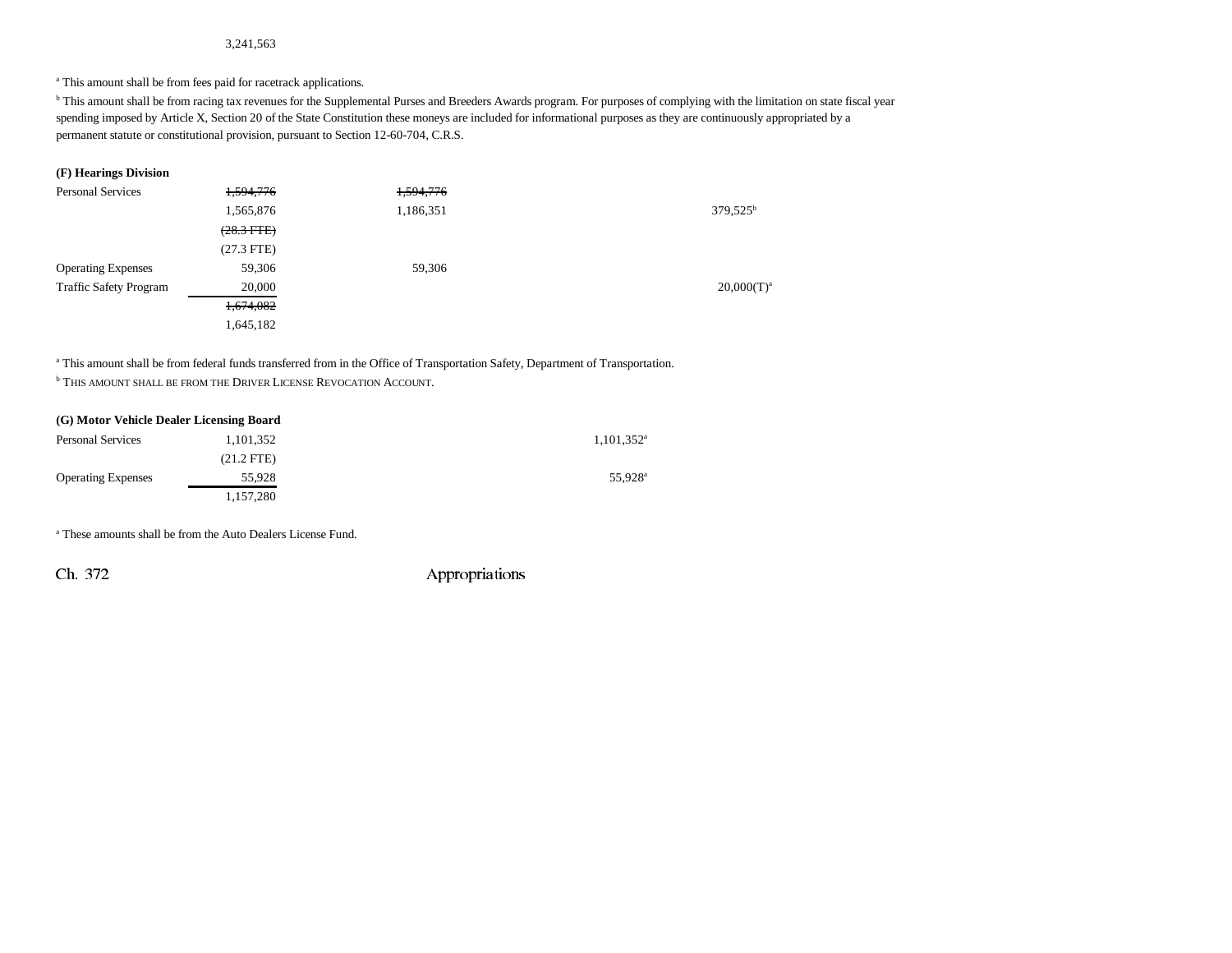|                        |                           |               | <b>APPROPRIATION FROM</b>     |                                                |                             |                                              |                                |
|------------------------|---------------------------|---------------|-------------------------------|------------------------------------------------|-----------------------------|----------------------------------------------|--------------------------------|
|                        | ITEM &<br><b>SUBTOTAL</b> | <b>TOTAL</b>  | <b>GENERAL</b><br><b>FUND</b> | <b>GENERAL</b><br><b>FUND</b><br><b>EXEMPT</b> | <b>CASH</b><br><b>FUNDS</b> | <b>CASH</b><br><b>FUNDS</b><br><b>EXEMPT</b> | <b>FEDERAL</b><br><b>FUNDS</b> |
|                        | \$                        | \$            | \$                            | ሖ<br>Φ                                         | Φ                           | \$                                           | Φ                              |
|                        |                           |               |                               |                                                |                             |                                              |                                |
|                        |                           | 345, 185, 631 |                               |                                                |                             |                                              |                                |
|                        |                           | 396,584,839   |                               |                                                |                             |                                              |                                |
| <b>TOTALS PART XIX</b> |                           |               |                               |                                                |                             |                                              |                                |
| $(REVENUE)^{4,5}$      |                           | \$481,983,643 | $$115,053,991$ <sup>*</sup>   |                                                | \$35,597,371                | \$329,790,574°                               | \$1,541,707                    |
|                        |                           | \$533,551,476 | \$110,589,460 <sup>a</sup>    |                                                | \$35,576,999 <sup>b</sup>   | \$385,843,310°                               |                                |

a Of this amount, \$37,801,857 is included as information for the purpose of complying with the limitation on state fiscal year spending imposed by Article X, Section 20 of the State Constitution. As this amount is continuously appropriated by a permanent statute or constitutional provision it is not subject to the limitation of General Fund Appropriations as set forth in Section 24-75-201.1 (1) (a) (III) (c), C.R.S.

 $b$  Of this amount,  $$379,698$  \$372,333 contains a (T) notation.

 $c$  Of this amount,  $$962,317$$  \$1,053,887 contains a (T) notation, and  $$8,225,623$$  \$11,970,633 is from the Highway Users Tax Fund. Of this amount,  $$566,107$$  \$3,853,810 is exempt from the statutory limit on Highway Users Tax Fund appropriations pursuant to Section 43-4-201 (3) (a) (V), C.R.S. SECTION 43-4-201 (3), C.R.S.

**FOOTNOTES** -- The following statements are referenced to the numbered footnotes throughout section 2.

- 4 (Governor lined through this provision. See L. 2001, p. 2345.)
- 5 All Departments, Totals -- The General Assembly requests that copies of all reports requested in other footnotes contained in this act be delivered to the Joint Budget Committee and the majority and minority leadership in each house of the General Assembly. Each principal department of the state shall produce its rules in an electronic format that is suitable for public access through electronic means. Such rules in such format shall be submitted to the Office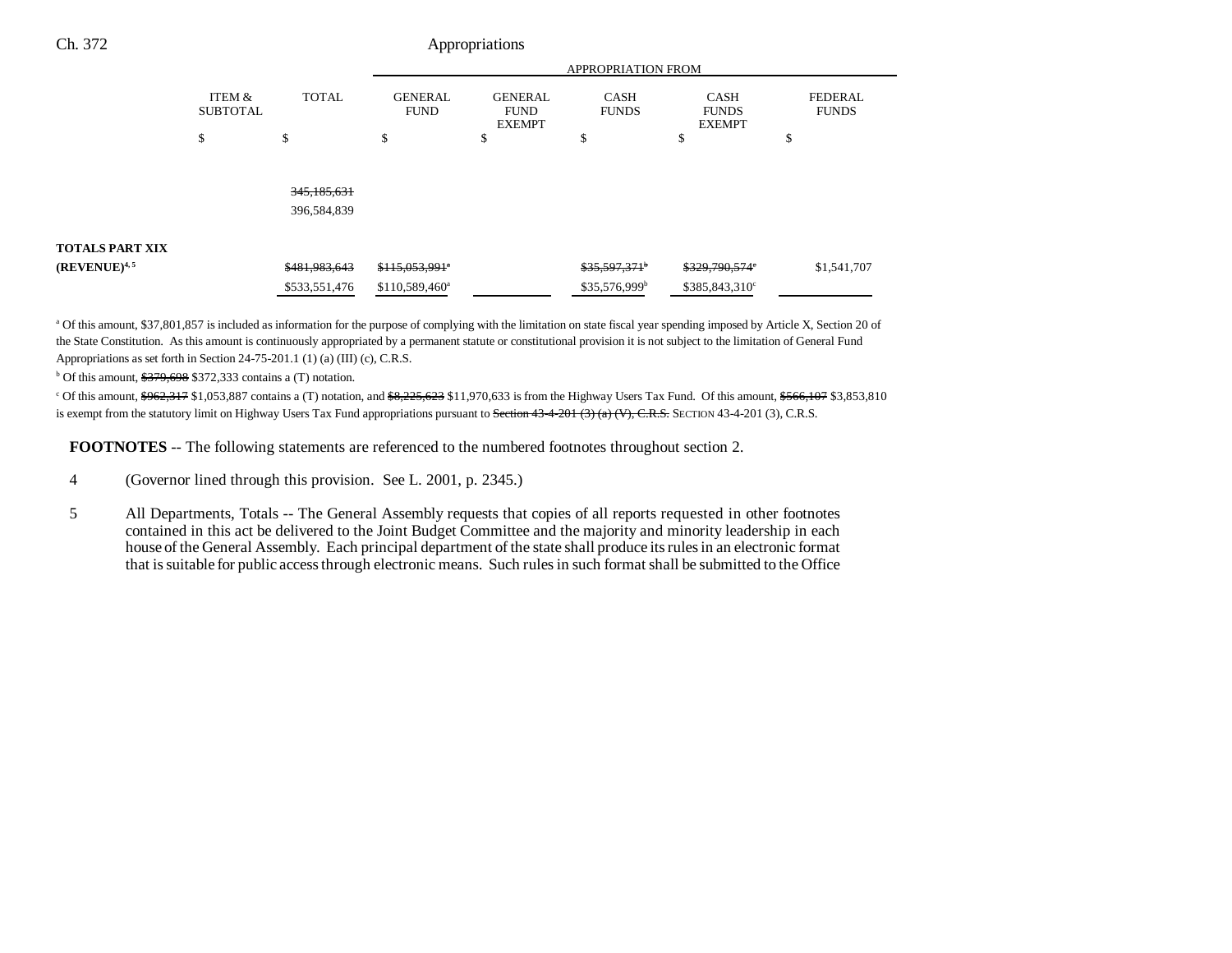of Legislative Legal Services for publishing on the Internet. It is the intent of the General Assembly that this be done within existing resources.

- 7 (Governor lined through this provision. See L. 2001, p. 2345.)
- 18 Department of Corrections, Correctional Industries; and Department of Revenue, Motor Vehicle Business Group, Motor Vehicle Division -- The Department of Corrections is requested to submit to the Joint Budget Committee quarterly reports which outline the license plate production level, by type, for the preceding quarter, as well as an estimate of the next quarter's anticipated production level as compared to actual orders received. The Department of Revenue is requested to submit to the Joint Budget Committee quarterly reports which outline the license plate inventory on hand, by county, as of the end of each quarter, as well as the estimated license plate demand of each county for the next quarter.
- 231(Governor lined through this provision. See L. 2001, p. 2369.)
- 232(Governor lined through this provision. See L. 2001, p. 2370.)
- 233 (Governor lined through this provision. See L. 2001, p. 2370.)
- 234 (Governor lined through this provision. See L. 2001, p. 2370.)
- 235 Department of Revenue, Information Technology Division -- The Department of Revenue is requested to submit a status report on the Department's major computer projects to the Joint Budget Committee with its November 1 budget request. The following projects should be included in this report: (1) Distributive Data Processing System Rewrite; (2) the Colorado Tax Application; and (3) the Lottery Division's Wang System Replacement. The status report should include a summary of any problems that have been encountered with revised time and cost estimates to complete the projects.
- 236 Department of Revenue, Information Technology Division, Programming Costs for 2001 Session Legislation -- The Department of Revenue is requested to submit a report to the Joint Budget Committee by June 30, 2001, summarizing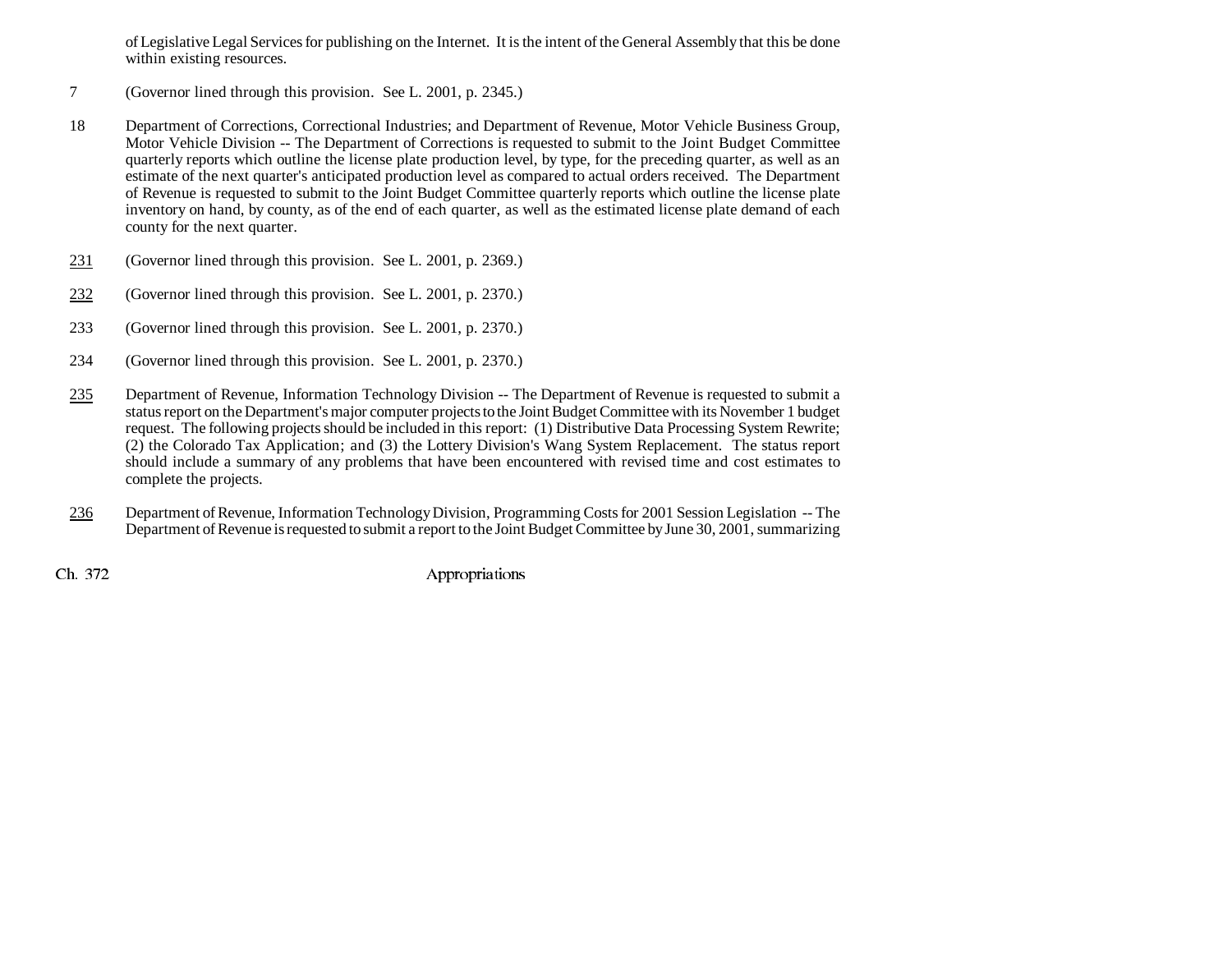|                                 |              | APPROPRIATION FROM |               |              |               |              |
|---------------------------------|--------------|--------------------|---------------|--------------|---------------|--------------|
| <b>ITEM <math>\&amp;</math></b> | <b>TOTAL</b> | <b>GENERAL</b>     | GENERAL.      | CASH         | <b>CASH</b>   | FEDERAL      |
| <b>SUBTOTAL</b>                 |              | <b>FUND</b>        | <b>FUND</b>   | <b>FUNDS</b> | <b>FUNDS</b>  | <b>FUNDS</b> |
|                                 |              |                    | <b>EXEMPT</b> |              | <b>EXEMPT</b> |              |
| ጦ                               |              |                    |               |              |               |              |

the estimated computer programming costs to implement legislation enacted during the 2001 session. These cost estimates should include any economies of scale that may exist because multiple bills passed which affect similar systems. The Department is also requested to submit a report to the Joint Budget Committee by December 31, 2001, summarizing the actual programming costs of bills to implement legislation enacted during the 2001 legislative session.

- 237 Department of Revenue, Taxation Business Group, Taxpayer Service Division -- The Department of Revenue is requested to provide a report to the Joint Budget Committee by October 1, 2001, that summarizes telephone service provided by the Department's call center. The report should summarize the Taxpayer Service Division's income tax telephone service and should indicate if the Department is meeting its performance standards. The report should include a summary of call volumes, blockage rates, and average wait times. If performance standards were not met during the 2001 tax season, the report should include a strategic plan to mitigate the problem. The report should include the results of trunk studies conducted during the 2001 tax season to determine call volumes and blockage rates.
- 237a Department of Revenue, Motor Vehicle Business Group -- As of the introduction of S.B. 01-212, S.B. 01-109, which reauthorizes the Motorist Insurance Identification Database Program pursuant to Sections 42-7-601 through 609, Colorado Revised Statutes, has not been enacted. If passed, S.B. 01-109 would provide its own appropriation, an appropriation which would not affect the state's revenue limitations pursuant to Article X, Section 20 of the Colorado constitution. The revenue estimates for FY 2001-02 already assume continuation of the fees provided for under the Motorist Insurance Identification Database Program. If S.B. 01-109 does not pass, the Joint Budget Committee will consider a supplemental appropriation to provide the Department of Revenue with sufficient spending authority for the Department to wind up the program pursuant to Section 24-34-104 (5) (b), Colorado Revised Statutes.
- 238Department of Revenue, Motor Vehicle Business Group, Motor Vehicle Division -- It is the intent of the General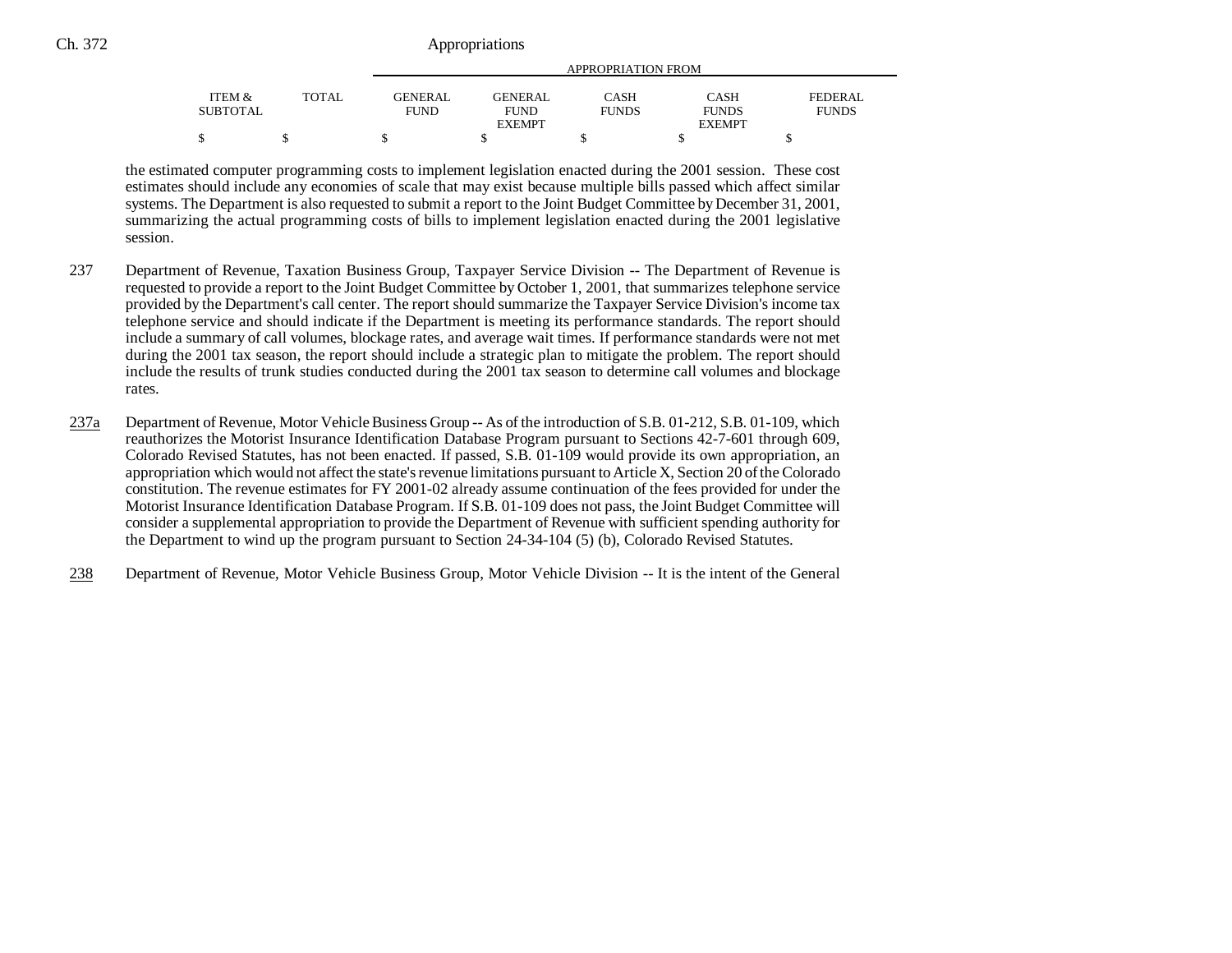Assembly that the Department of Revenue offer driving tests at the Loveland driver's license office. It is further the intent of the General Assembly that such tests be offered within the Department's existing appropriation.

- 239(Governor lined through this provision. See L. 2001, p. 2370.)
- 240(Governor lined through this provision. See L. 2001, p. 2371.)
- 241 Department of Revenue, Enforcement Business Group, State Lottery Division -- It is the intent of the General Assembly that the State Lottery Division deposit all liquidated damages into the Lottery Fund. It is also the intent of the General Assembly that the Department should not receive any goods or services in lieu of an assessment of liquidated damages nor should the Department require a vendor to purchase goods or services in lieu of an assessment of liquidated damages.
- 242 (Governor lined through this provision. See L. 2001, p. 2371.)
- 243 Department of Revenue, Enforcement Business Group, State Lottery Division, Retailer Compensation -- The Joint Budget Committee requests that the State Lottery Division and the State Lottery Commission notify the Joint Budget Committee of any increases in the retailer compensation fee, including any changes in the current bonus or commission compensation schedules, prior to any future contractual agreements made with retailers.
- 244 (Governor lined through this provision. See L. 2001, p. 2371.)

**SECTION 2. Repeal.** Section 5 of chapter 182, Session Laws of Colorado 2001, is repealed as follows:

Section 5**. Appropriation.** In addition to any other appropriation, there is hereby appropriated, out of any moneys in the distributive data processing account not otherwise appropriated, to the department of revenue, for the fiscal year beginning July 1, 2001, the sum of one hundred two thousand five hundred twenty-seven dollars (\$102,527) and 1.3 FTE, or so much thereof as may be necessary, for the implementation of this act.

**SECTION 3. Effective date.** This act shall take effect upon passage; except that this act shall only take effect if the following bills